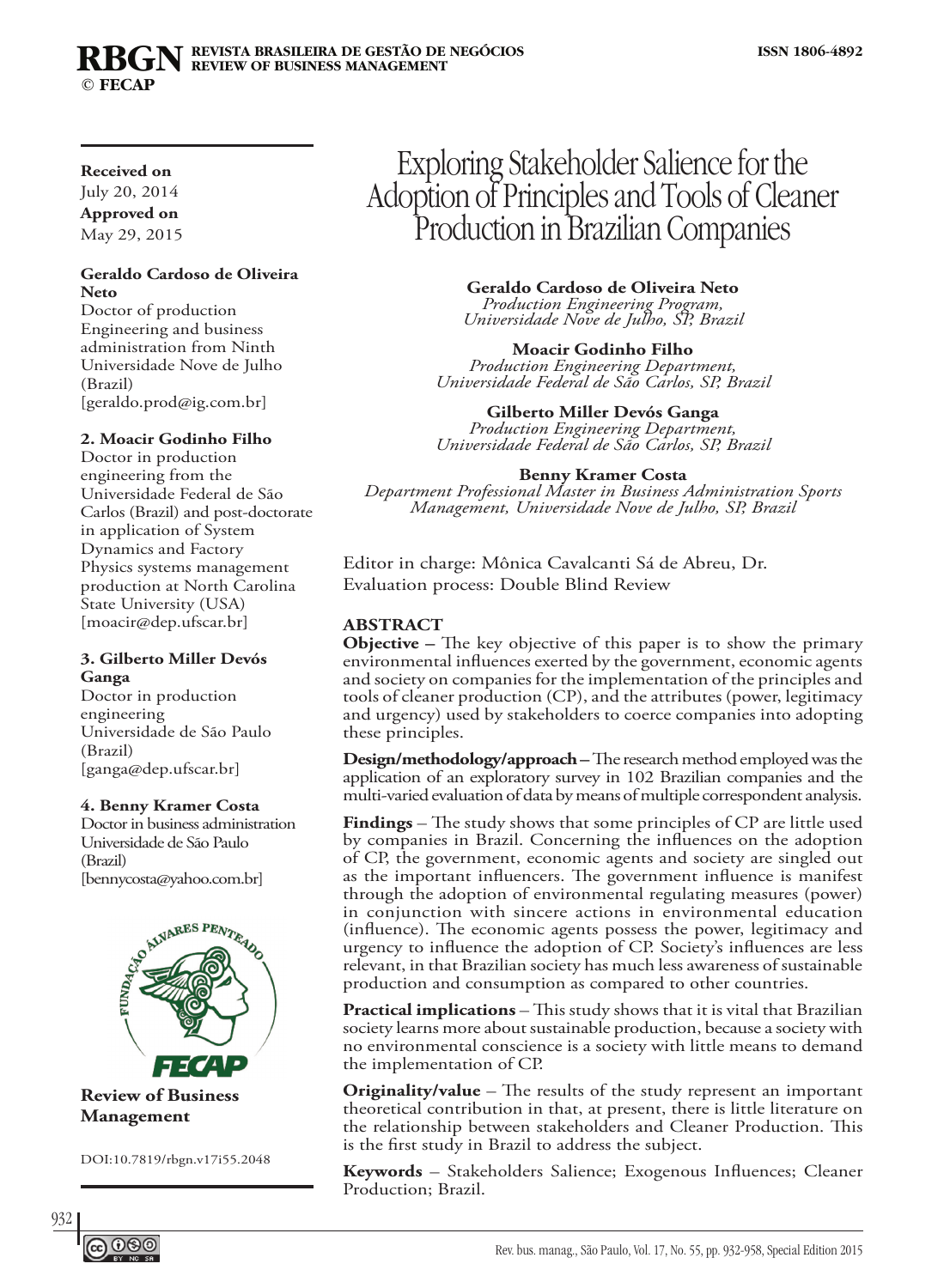# **1 Introduction**

Cleaner Production (CP) is the integrated application of technical, economic and environmental strategies in processes and products with the objective of increasing efficiency in the use of raw materials, water and energy through the non-generation, minimization or recycling of wastes and emissions with environmental, occupational and economic health benefits (Centro Nacional de Tecnologias Limpas [CNTL], 2003; United Nations Environment Programme [UNEP], 1990). CP must be applied to the production processes of organizations for the reduction of emissions and the economic use of resources in an eco-efficient manner (Glavic & Lukman, 2007).

Scientific evidence indicates that stakeholder influence motivates companies to adopt CP and focus on sustainable practices in their operating decisions, as a means to contribute to sustainable development (McDonald & Young, 2012; Aschehoug, Boks, & Støren, 2012). The flow of information, materials and energy between different organizations can be optimized in an effort to obtain favorable results (Harangozo & Zilahy, 2015). To this end, organizations must develop management mechanisms to identify these influences in order to develop plans of action to promote CP and to improve the dissemination of information through a unified sustainability report (Asif, Searcy, Zutshi, & Fisscher, 2013).

The three fundamental types of stakeholders that influence the adoption of CP in companies are: (i) government, through public policies (Ashford & Caldart, 2001; Bremmers, Omta, Kemp, & Haverkamp, 2007; Ciccozzi, Checkenya, & Rodriguez, 2003; Chiu, 2011; Geng, Xinbei, Qinghua, & Hengxin, 2010; Gravrilescu, 2004; Taylor, 2006; Zeng, Xu, Dong, & Tam, 2010); (ii) economic agents, comprised of company managers (Guerina, 2006; Hoff & Thiell, 2014), clients (Bremmers *et al.,* 2007) and shareholders (Ciccozzi *et al.,* 2003; O'Rourke, 2003; Zeng *et al.,* 2010), and; (iii) society, concerned with the future of the environment (Guerina, 2006; Taylor, 2006).

Stakeholders have influenced companies in all parts of the world to adopt the principles and tools of CP in an effort to foster environmental sustainability. For example, negotiations between the United States government and American companies have led to the creation of legislation to regulate the levels of environmental conformity, and thereby avoiding heavy penalties. This legislation contains the legal definitions of clean technology, waste emission controls, occupational health safety, as attributes required of all companies (Ashford & Caldart, 2001). The governments of Guatemala and Zimbabwe introduced stimuli for the adoption of CP to avoid fiscal retribution. Stakeholders and business administrators are concerned with the costs of the necessary investments, but the adoption of CP also facilitates access to international markets (Ciccozzi *et al.,* 2003). In France, concern with the cost of investment in CP caused businessmen to refer to it as "ethical investment" to promote socio-environmental responsibility (O'Rourke, 2003). The government of Romania was responsible for the creation of national policies to guarantee the correct application of CP through legislation and to institutionalize it in domestic industries. They also recruited the involvement of various stakeholders, such as centers for the implementation of CP, educational and media institutions, in an effort to attract foreign investment in clean technologies (Gravrilescu, 2004).

As other examples, the influence of government, non-governmental organizations, consultants and business organizations fostered the development of an environmental conformity program in Canada to avoid penalizing companies (Taylor, 2006). Mining companies in Australia must operate in strict cooperation with local communities, governments and suppliers. These stakeholders forced local management to implement clean technologies and internal recycling (Guerina, 2006). Small and midsized companies in the Netherlands were pressured into adopting an environmental management system by their clients and government, which

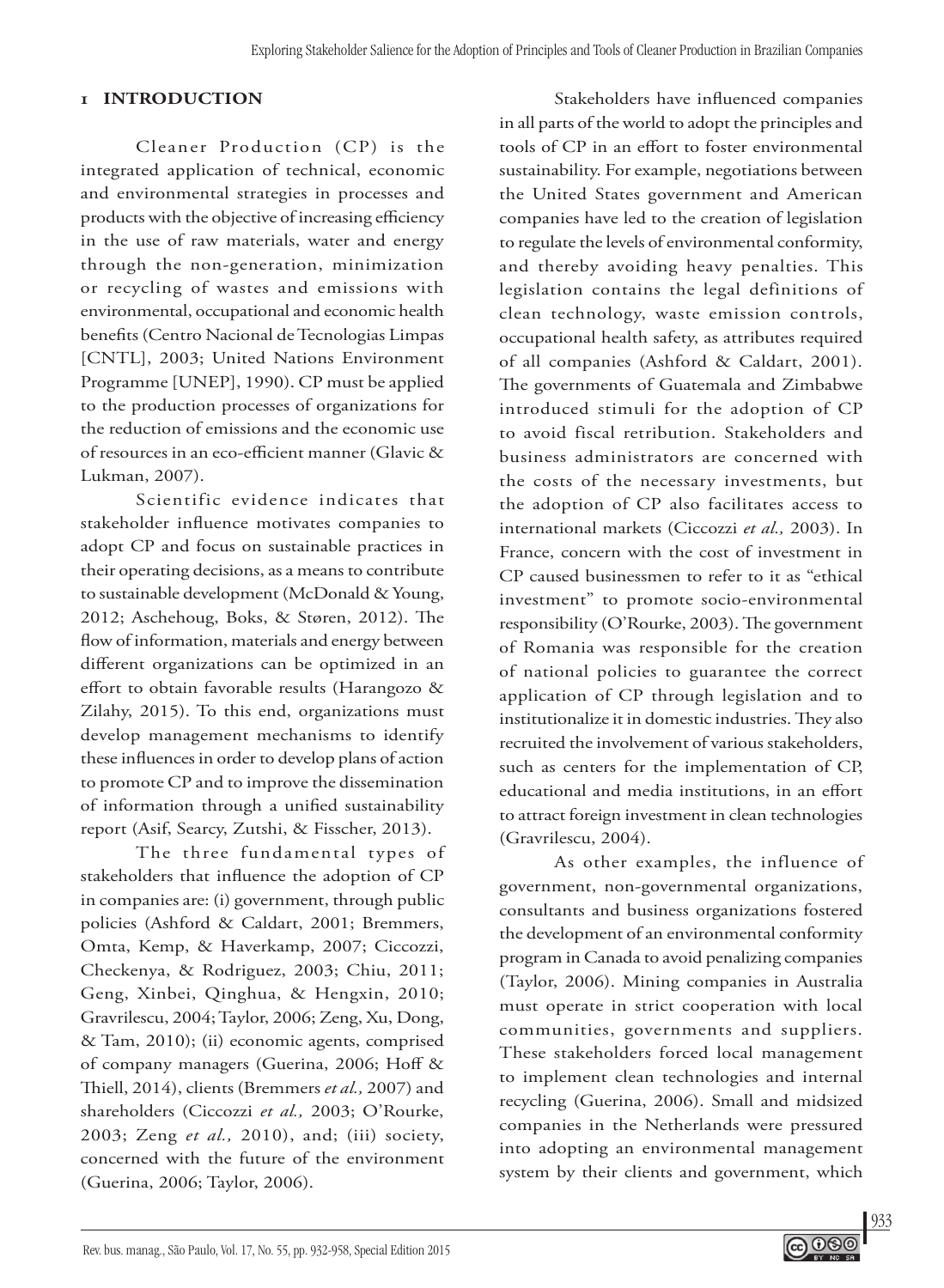included actions to ease pollution stemming from production. The primary goal was to include these influences in the supply chain and network (Bremmers *et al.,* 2007). Regional Chinese governments played an important role in motivating local companies to adopt CP by providing financial subsidies through stimulus policies, including the opportunity to capacitate employees in environmental education(Geng *et al.,* 2010). As a result, Chinese companies recognized that CP makes environmental protection feasible and generates a competitive edge in business. However, it is important for the economic agents to control the costs of implementation, because a lower cost CP generates higher contribution to the overall financial performance of the company (Zeng *et al.,* 2010).

In addition, Asian and Pacific governments played a leading role in the development of public contracts for environmental regulation of commodities through strategic policies toward the efficient use of resources. This regulation influenced changes in consumption standards, development of tools for the administration of resources, and freed up credit to finance clean technologies and know-how (Chiu, 2011). Mexican administrators and stakeholders fostered the environmental collaboration of suppliers, which was extremely important for the implementation of CP (Hoff & Thiell, 2014).

Although the available literature clearly demonstrates the importance of stakeholder influence on the adoption of CP, there are no studies showing how this influence is exerted in Brazil. This paper deals with the importance of stakeholder influence on the adoption of CP, focusing on presenting the environmental influences applied by the federal government, economic agents, and society in general, on private companies to implement the principles and tools of CP, as well as discussing the attributes (power, legitimacy and urgency) that are in fact used by these stakeholders to ensure that companies adopt specific CP principles and tools. In order to accomplish these objectives, this paper performed a survey of 102 Brazilian companies.

To identify specific attributes (power, legitimacy and urgency), the stakeholder salience model (Mitchell, Agle, & Wood, 1997) was applied, with the objective of classifying stakeholder characteristics. This model is one of the most widely used on the theory of stakeholders (Friedman & Miles, 2006), and appears in various studies related to environmental practices, such as: The Incorporation of Corporate Environmental Performance (Agle, Mitchell, & Sonnenfeld, 1999; Álvarez-Gil, Berrone, Husillos, & Lado, 2007; Dong, Burritt, & Qian, 2014; Gago & Antolín, 2004;); The Implementation of Eco-Management Audit System (EMS) (Le, Vu, Hens, & Heur, 2014); Responses to Environmental Accidents (Magness, 2008); Facilitation of Strategic Planning for Sustainable Tourism (Currie, Seaton, & Wesley, 2009.); Corporate Sustainability (Lyra, Gomes, & Jacovine, 2009); The Engagement of Stakeholders in Improving the Environmental Performance of Governance (Gifford, 2010); and The Implementation of Ethical Environmental Management (Samaras, 2010). Additionally, this study was motivated by the federal government implementation of the first phase of the Plan of Production and Sustainable Consumption (PPSC), which promotes the awareness of the principles and tools of CP applicable to the production system of business organizations.

The structure of the paper is as follows: Section 2 develops the Theoretical Foundation; Section 3 establishes the Research Methodology; Section 4 presents the Results of the Study; Section 5 presents a Discussion on the Results; and Section 6 draws a variety of Conclusions.

# **2 Theoretical Foundation**

# **2.1 Cleaner production: principles and tools**

The implementation of the principles and tools of Cleaner Production consists of the incorporation of ideas of environmental improvement into the production process, in

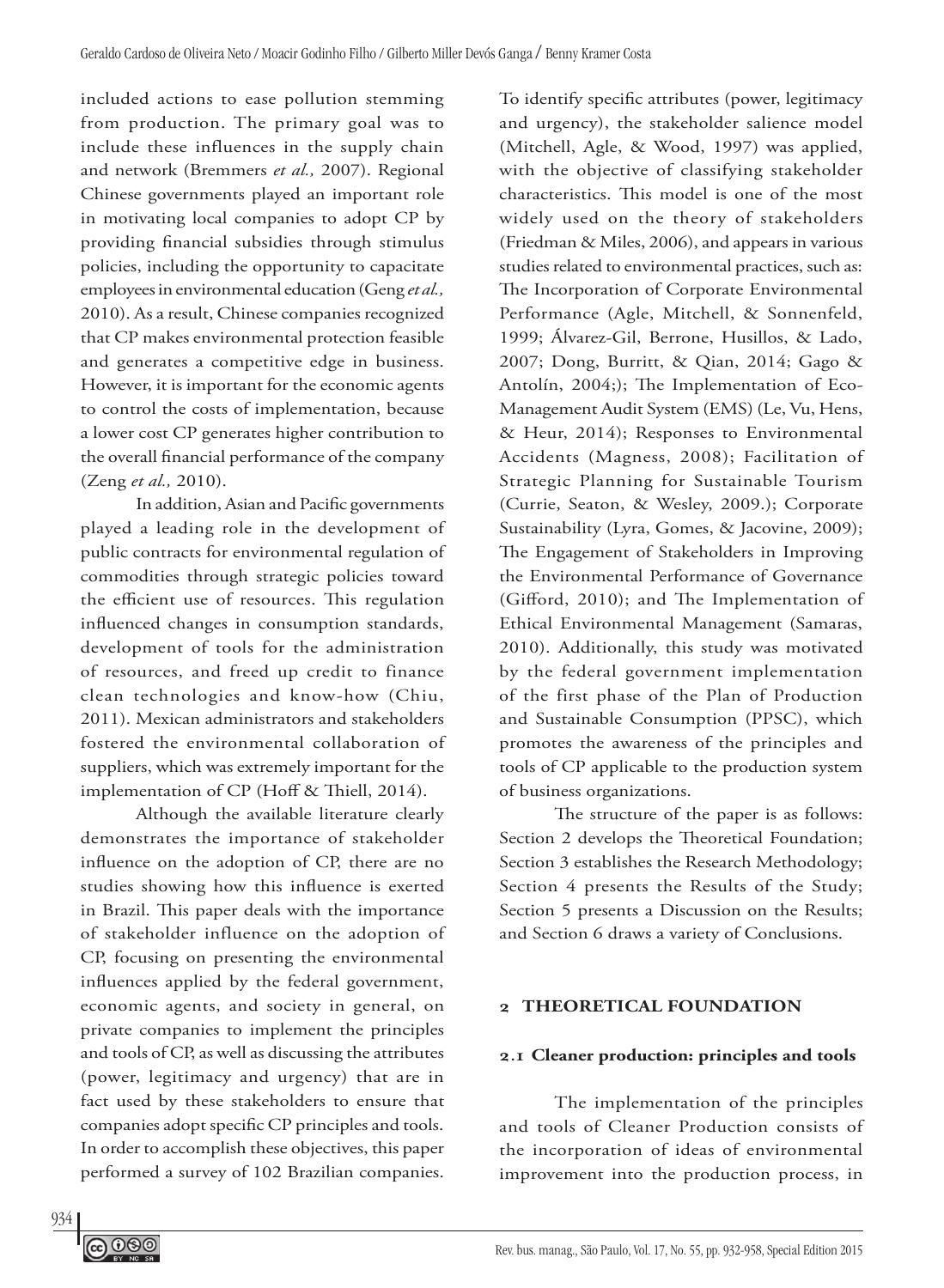order to address environmental norms and requisites with a greater effectiveness; they also promote the treatment of residues and emissions; and reduction of wastes and costs (Boyle, 1999). This, in turn, leads to a set of guidelines on the criteria of the sustainable project that, if followed, can lead to useful advances toward the reduction of costs and increased environmental gains (Anastas & Zimmermam, 2006). In an effort to present the principles and tools of CP incorporated in the present study, a series of data banks were accessed, including Science Direct, Emerald, Proquest, Ebsco, Capes e Google Scholar, using the keyword combinations "principle" and "cleaner production", "tool" and "cleaner production".

The content of the articles, norms and the Eco-efficiency Learning Module published in the WBCSD by Madden, Young, Brady and Hall (2005), was analyzed to identify the principles and tools of CP. Eco-efficiency is reached upon the delivery of goods and services at competitive prices that satisfy human needs and improve the quality of life, while progressively reducing the ecological impacts and the effect of resources over the product's life cycle. Based on this analysis, 30 principles and tools of CP were identified and are listed in Table 1.

Organizations are incorporating new principles and tools for the reduction or elimination of pollution into the production system. The acceptance of these principles and tools culminates in the Design for the Environment – DfE – with the focus on the conception of products, productive systems, and distribution networks (Birch, Hon, & Short, 2012; Yuksel, 2008). In the development of products, one seeks to reduce the consumption of materials and energy, focusing on remanufacturing, reuse or recycling to ease the environmental risks on human health. In the productive system, the focus is on the reduction of emissions, residues and wastes. In the distribution network phase, it is necessary to select sustainable players for the creation of manufacturing ecology.

To assist in the development of DfE, companies can co-create value with clients

and suppliers. This co-creation consists of the participation of the client and suppliers in business decisions during the creation of value (Prahalad & Ramaswamy, 2004). In this context, they participate in the development of products and sustainable processes to be familiar with the environmental behavior of the clients and to identify raw materials and components that are less polluting.

Companies that develop sustainable products and services need to invest in research and innovation, focused on intensifying ecodesign. Eco-design incorporated into the product's design project consists of the reduction of electrical energy waste; aims to simplify maintenance; avoiding waste of materials and protective packing; reductions in the usage of water and energy in the production process; and promotion of the substitution of contaminating components in existing products, allowing for a reduction on the environmental impact, as well as simultaneously reducing production and assembly costs (Gaziulusoy, Boyle, & McDowall, 2012). At the same time, clean technological innovations are being researched for the mitigation or elimination of emissions and residues, as well as the development of the specialized software for the control of residue generated during the fabrication process.

It is important to emphasize that principles and normative tools are important to empower the adoption of CP. The implementation of an environmental management system with ISO 14001 certification, when used in its legitimate form, permits the standardization of processes that conform environmentally through the execution of periodic system audits. With this confromance, a company can attain an environmental certification – ISO 14020 – for its products. Furthermore, the implementation of the AA 1000 norm can promote a greater participation from clients and suppliers in the eco-design phase, which has a direct relationship with sustainable production and consumption.

Business organizations not only have to monitor internal environmental risks, but also

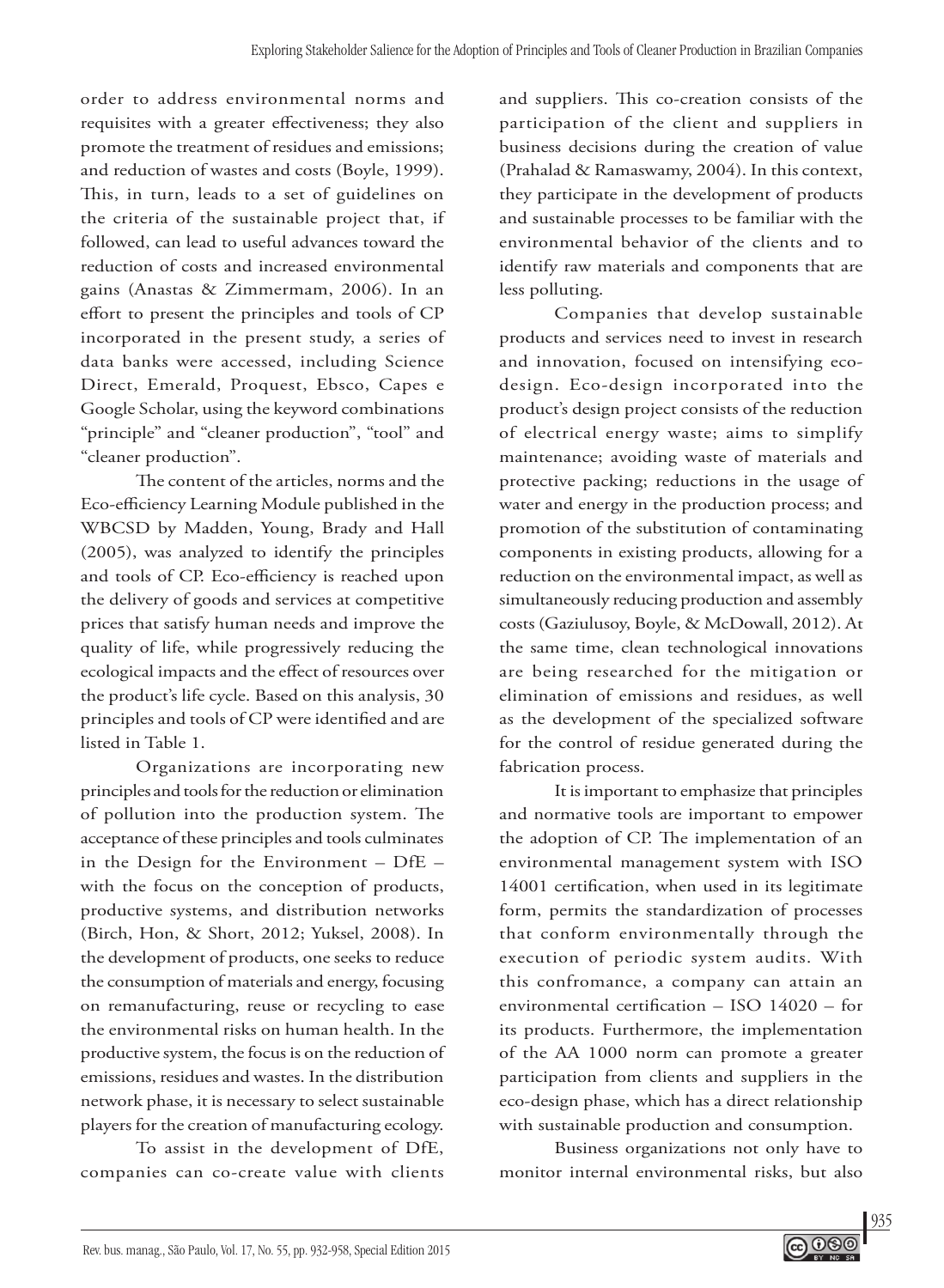be vigilant to external ecological vulnerabilities. Therefore, pollution generated in the supply chain must be reduced using a series of processes: the selection and audit of sustainable suppliers; the planning and control of production to avoid waste of raw materials and energy; the reduction of emissions of carbon gas while transporting products to clients; and the implementation of reverse logistics to correctly dispose of solid residue at the end of the useful life of the product.

The adoption of related principles and tools can also be used in the evaluation of environmental and economic performance. It is important to analyze the production process

in detail to introduce environmental and economic performance evaluation indicators. Environmental performance can be evaluated through the material concentration in the abiotic and biotic compartments, water and air, enabling measurements of the environmental impact generated by each process, with the objective of developing goals for material reduction. However, the implementation of the principles and tools of CP can generate additional costs, requiring the development of performance controls to monitor training costs and increases in operational costs derived from the utilization of sustainable materials with greater aggregated value.

| Principles and Tools of CP                                                                                                                                                                                                                                                        | Reference                                                                 |
|-----------------------------------------------------------------------------------------------------------------------------------------------------------------------------------------------------------------------------------------------------------------------------------|---------------------------------------------------------------------------|
| P1) Planning and control of production considering environmental factors, focused on the<br>reduction of pollution and emissions through recycling, reuse and remanufacturing.                                                                                                    | Yuksel, 2008; Chen and Mobahan, 2010                                      |
| P2) Client participation in ecological product development (eco-design)                                                                                                                                                                                                           | Boons and Lüdeke-Freund, 2013, Mauser<br>et al., 2013                     |
| P3) Eco-efficient product project for the reduction of materials and energy consumption                                                                                                                                                                                           | Birch et al., 2012; Gaziulusoy et al., 2012.                              |
| P4) Product project incorporating the processes of remanufacturing, reuse and recycling                                                                                                                                                                                           | Edwards, 2002; Birch et al., 2012;<br>Ortegon, Nies and Sutherland, 2013. |
| P5) Development of the eco-efficient product process for the reduction of greenhouse gas<br>emissions                                                                                                                                                                             | UNEP, 1990; Madden et al., 2005                                           |
| P6) Auditing and control of pollution in the manufacturing process                                                                                                                                                                                                                | Simon, Bernardo, Karapetrovic and<br>Casadesús, 2011; Hong and Li, 2013   |
| P7) Investment in innovation for clean manufacturing technology to minimize the<br>consumption of raw materials and energy                                                                                                                                                        | Hallstedt, Thompson and Lindahl, 2013                                     |
| P8) Supplier participation in the development of ecologically correct raw materials and<br>components                                                                                                                                                                             | Ngugi, Johnsen and Erdélyi, 2010.                                         |
| P9) Existence of environmental criteria for the acquisition of raw materials with focus on<br>the selection of sustainable suppliers                                                                                                                                              | Yuksel, 2008; Igarashi, De Boer and Fet,<br>2013.                         |
| P10) Environmental audit of raw materials suppliers to control the use of water, energy and<br>the final destination of residues.                                                                                                                                                 | Hong and Li, 2013.                                                        |
| P11) Utilization of ecologically friendly packaging for manufactured products, focusing on<br>the reduction of environmental impact at the source.                                                                                                                                | Zhang and Zhao, 2012.                                                     |
| P12) Consideration of environmental questions concerning the management of the supply<br>chain with focus on the processes for the selection of materials and suppliers, productive<br>processes, delivery of products to consumers, and management of product end of life cycle. | Yuksel, 2008; Srivastava, 2007; Tsoulfas<br>and Pappis, 2008.             |
| P13) Reverse logistics for remanufacturing focusing on the reduction of the use of<br>productive materials.                                                                                                                                                                       | Rogers and Tibben-Lembke, 1998                                            |
| P14) Reduction of external environmental risks to organizations through internal recycling<br>and the adequate use of raw materials, electricity and water.                                                                                                                       | Rogers and Seager, 2009.                                                  |
| P15) Control and evaluation of the environmental impact of generated residues through the<br>analysis of material concentration in the abiotic and biotic compartments, water and air.                                                                                            | Ritthoff, Rohn and Liedtke, 2002.                                         |
|                                                                                                                                                                                                                                                                                   | $(C_{\alpha}, \ldots)$                                                    |

#### **Table 1 –** Principles and Tools of CP

*(Continua)*

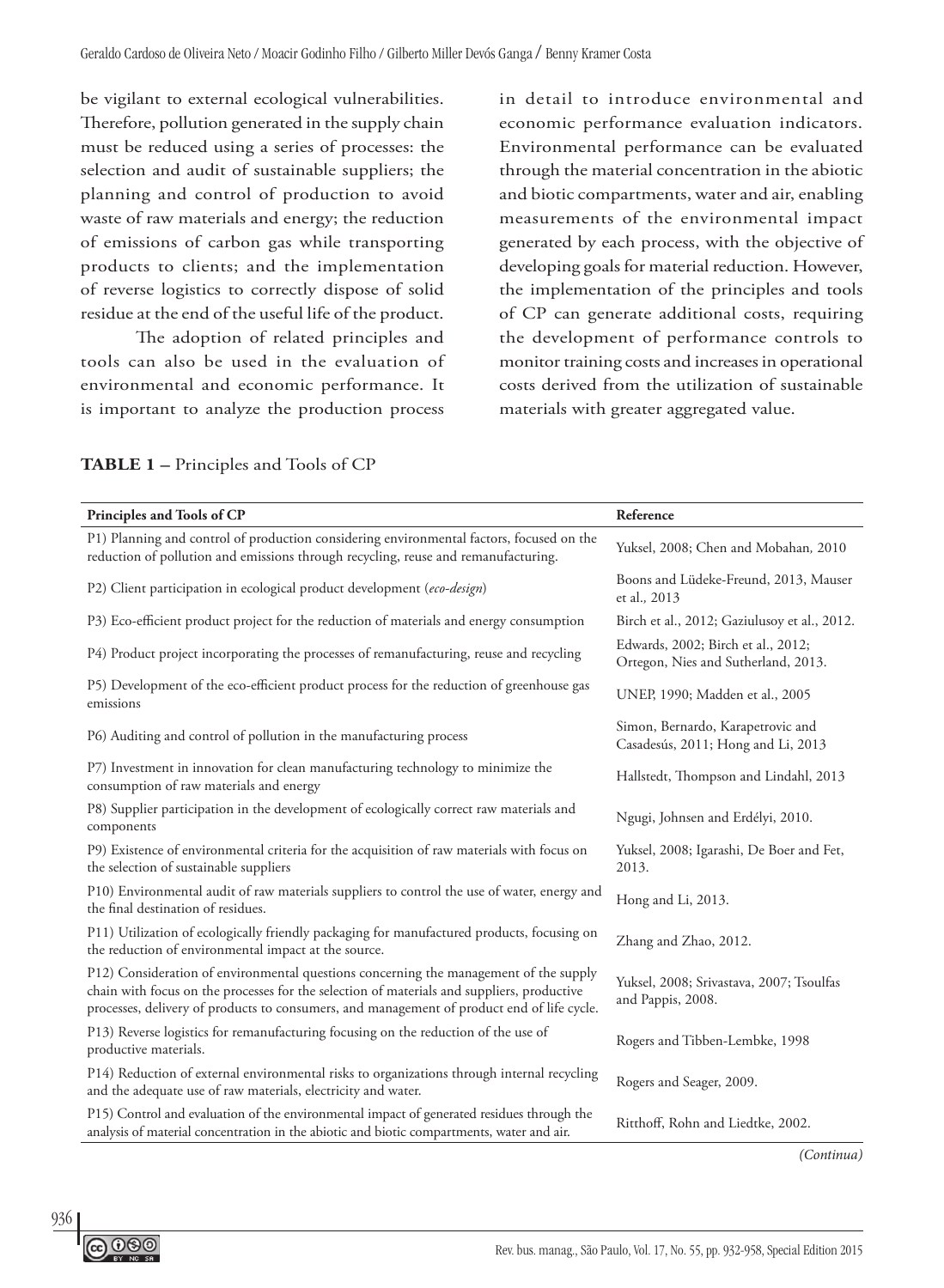|                                                                                                                                                                                                                                                                                     | (Conclusão)                                                                                                        |
|-------------------------------------------------------------------------------------------------------------------------------------------------------------------------------------------------------------------------------------------------------------------------------------|--------------------------------------------------------------------------------------------------------------------|
| Principles and Tools of CP                                                                                                                                                                                                                                                          | Reference                                                                                                          |
| P16) Evaluation of questions of life cycle sustainability (for example, extraction and<br>processing of raw materials, manufacturing, transportation, distribution, use/reuse,<br>maintenance, ease of dismantling and recycling) at the conception of the project of a<br>product. | Hale, 1996; ISO 14042, 2000; Romero-<br>Gamez, Suárez-Rey, Antón, Castilla, and<br>Soriano, 2012.                  |
| P17) Environmental risk analysis for a product in terms of its effect on human health.                                                                                                                                                                                              | Wu, Olson and Birge, 2013.                                                                                         |
| P18) Pollution prevention of to control the emissions of industrial residue with the<br>objective of reducing the toxicity of pollutants at the source.                                                                                                                             | Environmental Protect Act 1990, 1990;<br>Harrington, 2012; Hoque and Clarke,<br>2013;                              |
| P19) Development of distribution networks, specializing in the recovery and correct<br>destination of collected products, with the possibility for the separation into component<br>parts and eventual reuse, remanufacture and/or internal recycling at the factory.               | <b>Yuksel</b> , 2008                                                                                               |
| P20) Industrial ecology, focused on the development of an industrial production strategy<br>and intercompany relationships, fostering minimal environmental impact.                                                                                                                 | Biswas, 2012; Liu and Zhang, 2013                                                                                  |
| P21) Investment in training in environmental education for factory employees, focused on<br>the reduction and non-generation of emissions and residues.                                                                                                                             | Jimenez and Lorente, 2001; Teizer, Cheng<br>and Fang, 2013; Kiperstok, Esquerre,<br>Kalid, Sales and Oliveira 2013 |
| P22) Implementation of operational cost indicators as a result of the acquisition of<br>products with green certification.                                                                                                                                                          | Hale, 1996; Nilsson, Tunçer, and Thidell,<br>2004; Mauser et al., 2014                                             |
| P23) Evaluation of environmental performance of the organization and leadership, the<br>planning process, the involved personnel, the implementation, the operation, and the<br>control of the economic, social and environmental results.                                          | Franke and Grothe-Senf, 2006.                                                                                      |
| P24) Method through which an operation can be broken down for the allocation of<br>environmental performance indicators and the prioritization of the primary constructs in<br>the decision process.                                                                                | Sellitto and Borchardt; Pereira, 2010.                                                                             |
| P25) Evaluation of the CP plan of action to analyze conformity.                                                                                                                                                                                                                     | UNEP, 1990; CNTL, 2003.                                                                                            |
| P26) Implementation of MRP information technology into the production process to<br>manage generated residues.                                                                                                                                                                      | Wu, Ding and Chen, 2012; Vachon and<br>Klassen, 2008.                                                              |
| P27) Existence of an environmental management system with an ISSO 14001 certification<br>and an Eco-Management Audit System (EMAS) in the productive system.                                                                                                                        | Campos, 2012; Testa, Rizzi, Daddi,<br>Gusmerotti, Frey and Iraldo, 2014                                            |
| P28) Existence of a consistency between the product's environmental labeling and the<br>manufacturer's ISSO 14001 certification                                                                                                                                                     | Environmental Protection Agency, 1993;<br>ISO 14020, 1998; Sonderskov and<br>Daugbjer, 2011.                       |
| P29) Existence of standards (AA1000) relating to the inclusion of the stakeholders in<br>operational decisions with the participation of suppliers and clients.                                                                                                                     | AccountAbility, 2003; Hsu, Lee and<br>Chao, 2013.                                                                  |
| P30) Implementation of clean technologies in production for the prevention of pollution<br>and the reduction of emissions.                                                                                                                                                          | Hale, 1996; Thrane, Nielsen and<br>Christensen, 2009; Munsamy, Telukdarie<br>and Zhang, 2014.                      |

# **2.2 Stakeholder theory**

The concept of stakeholders was developed at the Stanford Research Institute as early as the 1960s. It refers to any group or individual who can affect or be affected by the achievement of the goals of an organization (Freeman, 1988), groups for which the corporation is responsible (Alkhafaji, 1989), groups that have relationships with the organization (Thompson, Wartick, & Smith, 1991) and agents that support voluntarily or involuntarily risks (Clarkson, 1994).

There are two definitions for stakeholders: one in the broad sense, which consists of all identifiable groups or individuals who can affect the achievement of the organization's objectives or that may be affected by such objectives; and another in the strict sense, consisting of any identifiable group or individual on whom the organization depends to survive. From the point of view of business strategy, stakeholders must be understood in their broadest sense, to establish a channel of communication and comprehend the

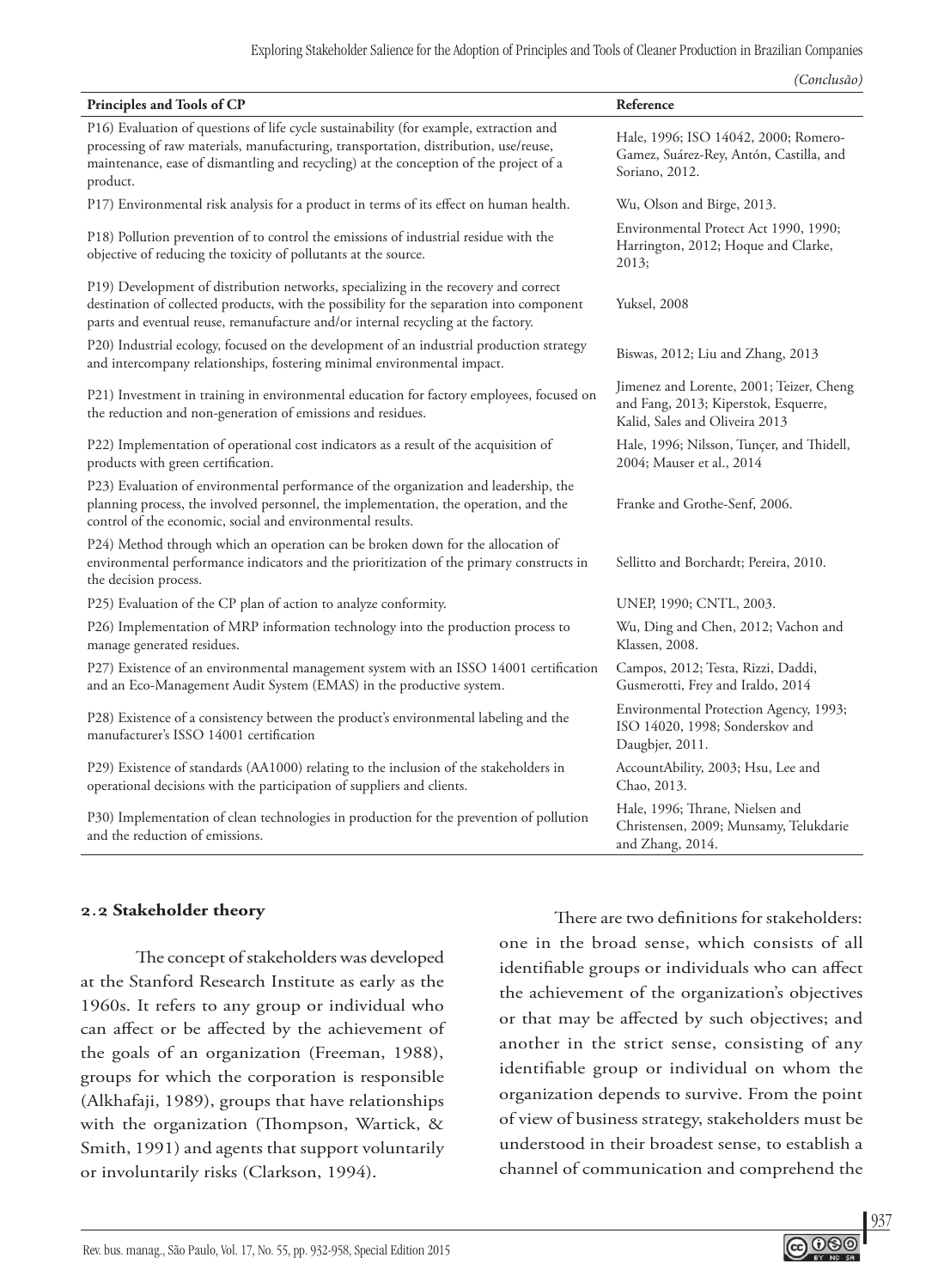needs of each stakeholder for marketing decisions and operations (Freeman & Reed, 1983).

The primary goal of this paper is to discuss the influence of stakeholders in reference to the principles and tools of CP. Therefore, the following sections will present these influences, separated into type (government, economic and society) and manner in which this influence is manifested (power, legitimacy and/or urgency).

# **2.2.1***The influence of stakeholders on the adoption of CP*

Stakeholders can influence the adoption of environmental practices by companies in three different ways: government, economic agents and society. For this study, a review of the existing literature was performed, using a series of data bases, including Science Direct, Emerald, Proquest, Ebsco, Capes and Google Acadêmico, and the keyword combinations "principle" and "cleaner production"; "tool" and "cleaner production". Table 2 lists the eleven studies on which the influences of the stakeholders are based.

This study is unprecedented in its effort to identify and classify each separate influence exerted by the three types of stakeholders, as well as associate the influences to the principles and tools of CP. Among the papers that deal with the influence of stakeholders, it is possible to extract 22 public policy (government) influences, 16 influences exerted by economic agents, and 5 influences from society, as demonstrated in Table 2.

Research indicated three public policy approaches used by the government to influence and/or coerce companies to adopt the principles and tools of CP, regulatory, stimulus and educational. The most prevalent approach consists of the elaboration of regulatory public policies, with this type of influence appearing with greater frequency in the studies from the United States (Ashford & Caldart, 2001) and Canada (Taylor, 2006). In these studies, the objective was to control the levels of environmental conformity by requiring the adoption of clean technologies; by inspecting emissions, residues and industrial

effluents; by controlling the occupational security and health of company employees and neighboring communities; and by intensifying taxes and penalties.

Education-based public policies, a much discussed subject in the works of Gravrilescu (2004), Geng *et al.,* (2010) and Chiu, (2011), emphasize the opportunity to reconcile economic, environmental and social questions at the university level, as well as promote professional education on the subject of the environment to company executives.

The public policy stimulus for the adoption of the principles and tools of CP (Ciccozzi *et al.,*  2003), is little explored in the literature. It usually deals with the concession of low interest loans for investment in clean technologies with the intention of reducing or eliminating emissions and effluents.

In three studies from Romania (Gravrilescu, 2004), China (Geng *et al.,* 2010), and Asia and the Pacific (Chiu, 2011), governments influenced companies through the use of financial, regulatory and educational stimuli. In this case, it is evident that the use of the three elements jointly helped achieve the goals of supplying subsidies to invest in clean technologies, apprizing companies on environmental education, and intensifying regulation, in that the alternative was to levy penalties on companies that do not adhere to the process of the adoption of the principles and tools of CP.

The influence of economic agents in the implementation of the principles and tools of CP generally is associated with the opportunity to advance a company's competitive edge by means of access to international markets (Ciccozzi *et al.,* 2003), attaining economic advantages (Zeng *et al.,* 2010), and avoiding the risk of increased taxation from being considered polluters of the environment (Ciccozzi *et al.,* 2003). The implementation of CP allows for the enhancement of the product brand and the company reputation on the international scenario, including being listed on foreign stock exchanges. A company with a favorable brand

938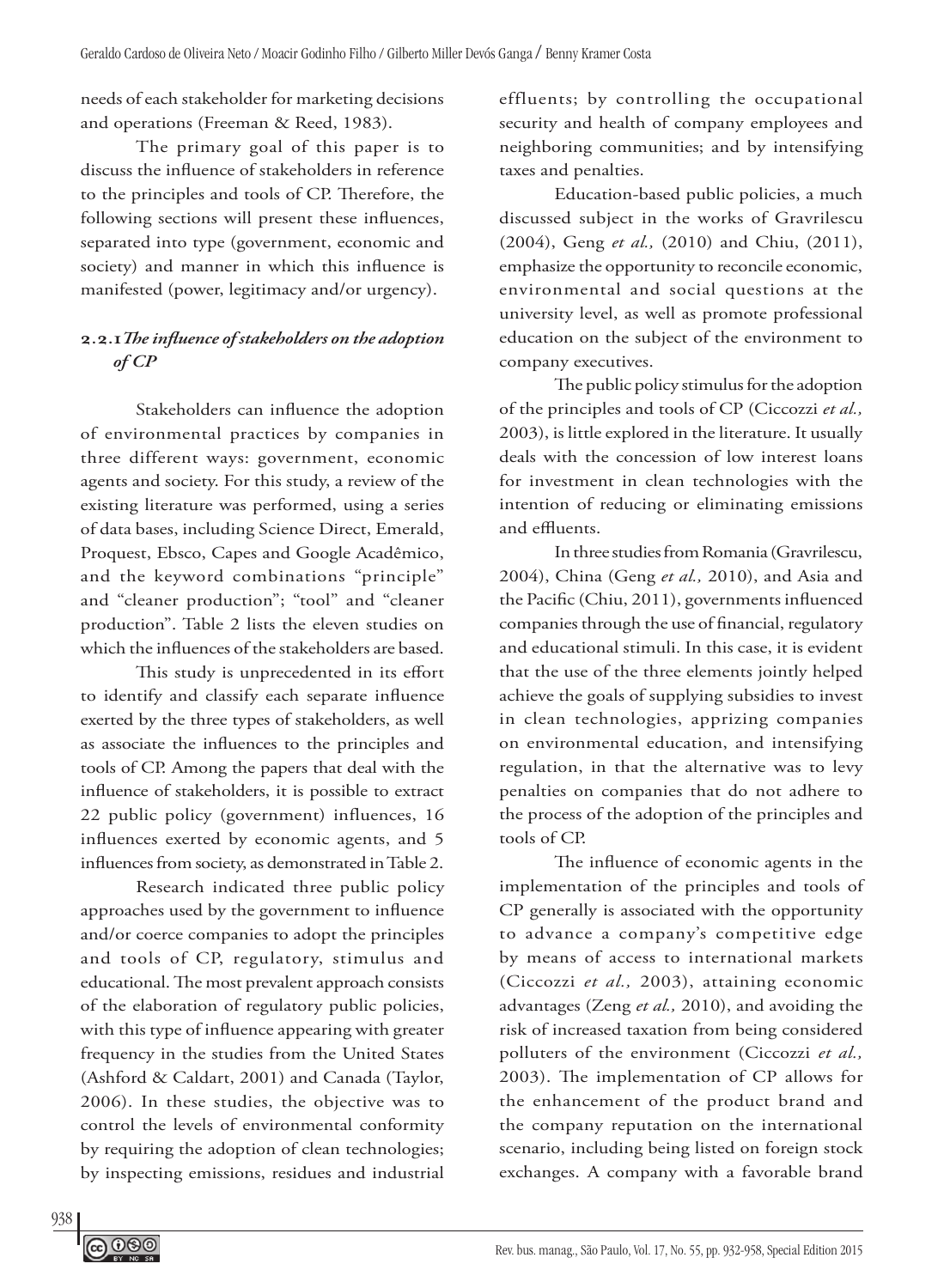and environmental reputation can better serve clients with sustainable demand. This economic advantage can be attained by companies that adopt CP, owning to the possibility for the reduction of waste during the manufacturing process and the ease with which to finance investments aimed at the modernization of the productive process through the use of clean technology. Other businessmen consider that the absence of environmental practices during production can increase tariffs and taxes on the emission of pollution and the extraction of scarce resources.

Society, with standards of sustainable consumption, also pressures companies to adopt CP (Chiu, 2011). Parts of society have displayed changes in personal values and can be outspoken when defending the purchase of sustainable products or denouncing polluting companies through corporate communication channels. Maybe the most telling aspect is the disposition of certain consumers to pay higher prices for sustainable products, as a result of their aggregated environmental value.

# **Table 2** – Stakeholder Influences

| 22 Government Influences on the Implementation of CP                                                                                                                                    | Bibliography                                         |
|-----------------------------------------------------------------------------------------------------------------------------------------------------------------------------------------|------------------------------------------------------|
| PP1) Communication of the importance and the necessity of sustainable production.                                                                                                       | Gravrilescu, 2004; Bremmers et al., 2007.            |
| PP2) Adoption of a environmentally based tax reform with subsidies and tax exemptions<br>for companies that reduce pollution and emissions.                                             | Taylor, 2006; Geng et al., 2010.                     |
| PP3) Existence of legislation for the implementation of clean technologies and the<br>combat of pollution.                                                                              | Gravrilescu, 2004.                                   |
| PP4) Rapid and efficient judiciary intervention to prevent new environmental damage.                                                                                                    | Gravrilescu, 2004.                                   |
| PP5) Penalties and compensation for the extraction of natural resources.                                                                                                                | Taylor, 2006.                                        |
| PP6) Require transparency and free access to information on the socioenvironmental<br>aspects of companies.                                                                             | Gravrilescu, 2004.                                   |
| PP7) Dissemination of information with respect to the effect of the environmental crisis<br>and the future of humanity.                                                                 | Gravrilescu, 2004.                                   |
| PP8) Control of information that substantiates a company's concern with sustainability,<br>including environmental zoning, management of hydrographic basins and destination of waste.  | Ashford and Caldart, 2001; Gravrilescu,<br>2004.     |
| PP9) Establishment of legislation for environmental control in conjunction with a court<br>of arbitration.                                                                              | Gravrilescu, 2004; Bremmers et al., 2007.            |
| PP10) Dissemination of the risks and restrictions for substances harmful to health.                                                                                                     | Ashford and Caldart, 2001; Gravrilescu,<br>2004.     |
| PP11) Environmental inspections in companies.                                                                                                                                           | Taylor, 2006.                                        |
| PP12) Establishment of progressive penalties for activities resulting in severe carbon<br>emissions.                                                                                    | Chiu, 2011.                                          |
| PP13) Penalties for the dumping of polluting effluents.                                                                                                                                 | Taylor, 2006.                                        |
| PP14) Inspection of equipment in production processes to ascertain the possibility for<br>substitution for clean technology.                                                            | Ashford and Caldart, 2001; Gravrilescu,<br>2004.     |
| PP15) Control over water resources, processes for environmental licensing, forestry code,<br>national policies on the environment, solid and gaseous residues of the greenhouse effect. | Ashford and Caldart, 2001; Gravrilescu,<br>2004.     |
| PP16) Promotion of discussion forums on sustainability.                                                                                                                                 | Bremmers et al., 2007.                               |
| PP17) Raising of awareness for environmental auto-regulation.                                                                                                                           | Ciccozzi et al., 2003; Hoff and Thiell, 2014.        |
| PP18) Transparency in the control of the environment by public administrators.                                                                                                          | Bremmers et al., 2007.                               |
| PP19) Debates with information on public policy for society.                                                                                                                            | Gravrilescu, 2004; Zeng et al., 2010; Chiu,<br>2011. |
| PP20) Evaluation of neighborhood meetings called to discuss sustainability related<br>subjects.                                                                                         | Guerina, 2006; Chiu, 2011.                           |
| PP21) Initiatives for the separation and collection of garbage.                                                                                                                         | Ciccozzi et al., 2003.                               |
| PP22) Evaluation with respect to the purchase of ecological products by society.                                                                                                        | O'Rourke, 2003; Gravrilescu, 2004.                   |

*(Continua)*

939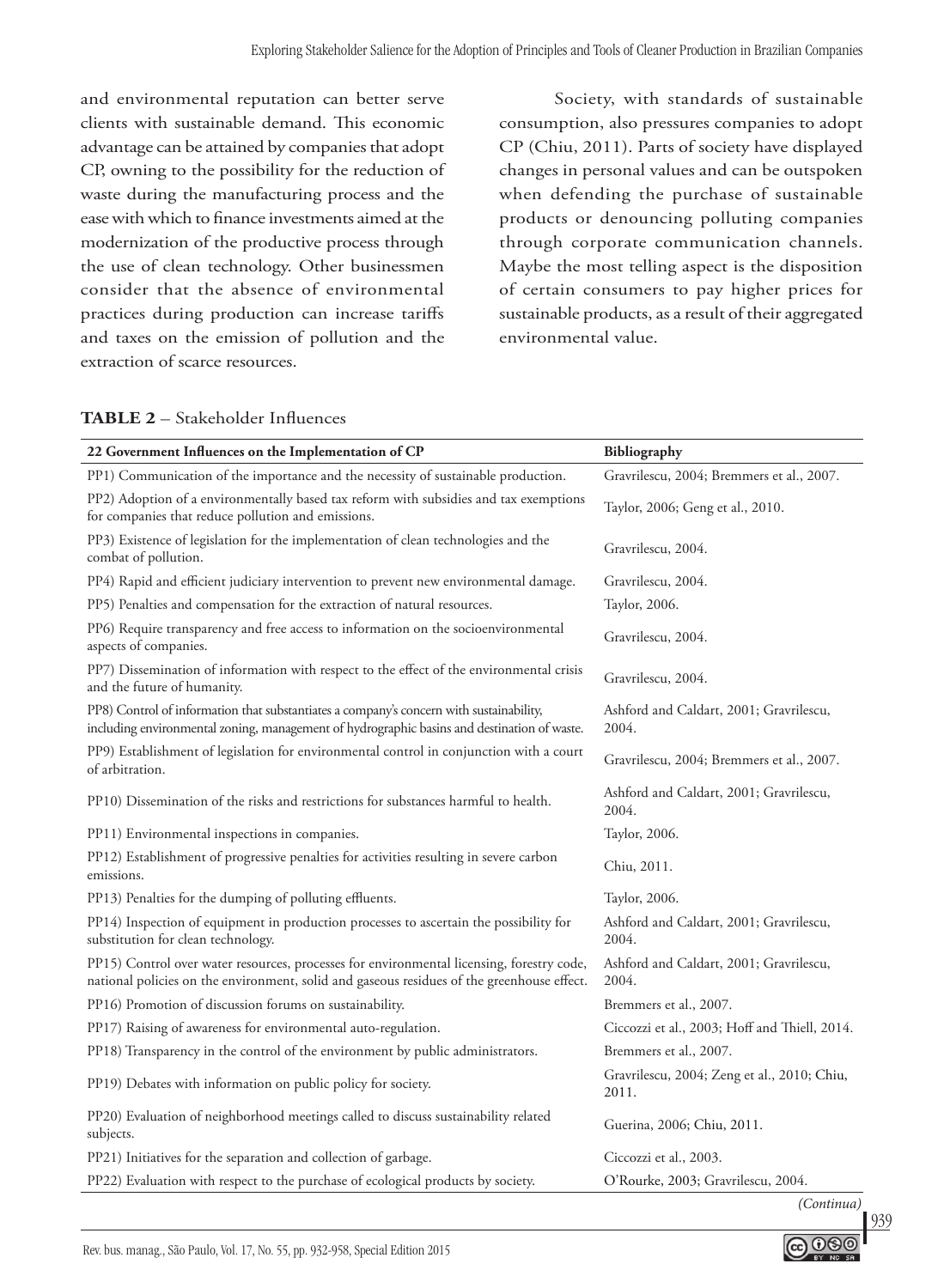| 16 Influences of Economic Agents on the Implementation of CP                                                                                                                                    | <b>Bibliography</b>                                          |  |  |
|-------------------------------------------------------------------------------------------------------------------------------------------------------------------------------------------------|--------------------------------------------------------------|--|--|
| E1) Perception of environmental cost as an investment.                                                                                                                                          | Ciccozzi et al., 2003; O'Rourke, 2003.                       |  |  |
| E2) Creation of value for the company as a result of the association of brand and<br>reputation with sustainability.                                                                            | Ciccozzi et al., 2003; O'Rourke, 2003; Zeng<br>et al., 2010. |  |  |
| E3) Perception that the eco-efficiency can result in economic and environmental<br>advantages, due to the reduction of the use of materials and energy.                                         | Zeng et al., 2010.                                           |  |  |
| E4) Necessity for investment in clean technology.                                                                                                                                               | O'Rourke, 2003; Guerina, 2006; Chiu,<br>2011.                |  |  |
| E5) Ease of obtaining financial resources for the investment in sustainability.                                                                                                                 | Gravrilescu, 2004.                                           |  |  |
| E6) Establishment of high interest on loans used to finance activities to extract scarce<br>resources.                                                                                          | Ciccozzi et al., 2003.                                       |  |  |
| E7) Ease with which to utilize Mechanisms for Clean Development (MCD) to reduce<br>emissions through the transfer of technology and low cost financing.                                         | Chiu, 2011.                                                  |  |  |
| E8) Inclusive global economy directed toward sustainable development for the reduction<br>of environmental impacts caused by production activities.                                             | Hoff and Thiell, 2014.                                       |  |  |
| E9) Perception that capital and natural resources are complementary items in the<br>conquest of new markets.                                                                                    | Zeng et al., $2010$ .                                        |  |  |
| E10) Acceptance of environmental intervention in organizational decisions.                                                                                                                      | O'Rourke, 2003.                                              |  |  |
| E11) Economic policies that enable competitive pricing by alleviating the higher costs of<br>ecologically correct products.                                                                     | Zeng et al., 2010.                                           |  |  |
| E12) Evaluation of the economic benefits of environmental policies.                                                                                                                             | Gravrilescu, 2004.                                           |  |  |
| E13) Perception that sustainability will lead to the reduction of waste as a result of<br>processes changes.                                                                                    | Zeng et al., 2010.                                           |  |  |
| $E14$ ) Participation of indicators of sustainability on the stock market — Dow Jones<br>Indicators of Sustainability - which should help organizations become more attractive<br>to investors. | Gravrilescu, 2004.                                           |  |  |
| E15) Use of indicators to divulge prices of environment friendly products on the market.                                                                                                        | Zeng et al., 2010; .                                         |  |  |
| E16) Convey clearly to society the cost of pollution control and the preservation of the<br>environment.                                                                                        | O'Rourke, 2003; Zeng et al., 2010; .                         |  |  |
| 5 Influences of Society on the Implementation of CP                                                                                                                                             | Bibliography                                                 |  |  |
| S1) Consumers accept paying more for the aggregate added value of the ecologically<br>correct products.                                                                                         | Zeng et al., 2010.                                           |  |  |
| S2) Changes in society values, increasingly accepting the necessity for sustainable<br>products.                                                                                                | Ashford and Caldart, 2001; Chiu, 2011.                       |  |  |
| S3) Society understands the factors that should be taken into account for the preservation<br>of the planet.                                                                                    | Chiu, 2011.                                                  |  |  |
| S4) Society is conscience of and willing to refute or denounce misleading practices by<br>companies with reference to sustainability.                                                           | O'Rourke, 2003.                                              |  |  |
| S5) Society believes vital to have an independent and reliable group to prevent misleading<br>advertising and to stimulate condemnation of illegal practices to the environment.                | O'Rourke, 2003.                                              |  |  |

# **2.2.2***The role of stakeholder influence during the adoption of CP: the Mitchell Model*

According to Freeman (1984), companies should identify their stakeholders with the objective of recognizing possible influences, and especially the intrinsic behavior resulting from these external stimuli. To classify these influences, Friedman and Miles (2006) reported that among the existing proposals, the most widely used was

the Mitchell *et al.* (1997) Model, "stakeholder salience", in which, to illustrate stakeholders' effects on company activities, three attributes generate four different types of stakeholders with seven possibilities for classification (Table 3).

The three attributes of relationship are: [i] Regulatory or Coercive Power, defined as position to carry out one's will despite resistance; [ii] Legitimacy, characterized by a normative nucleus – an attribute accepted unequivocally

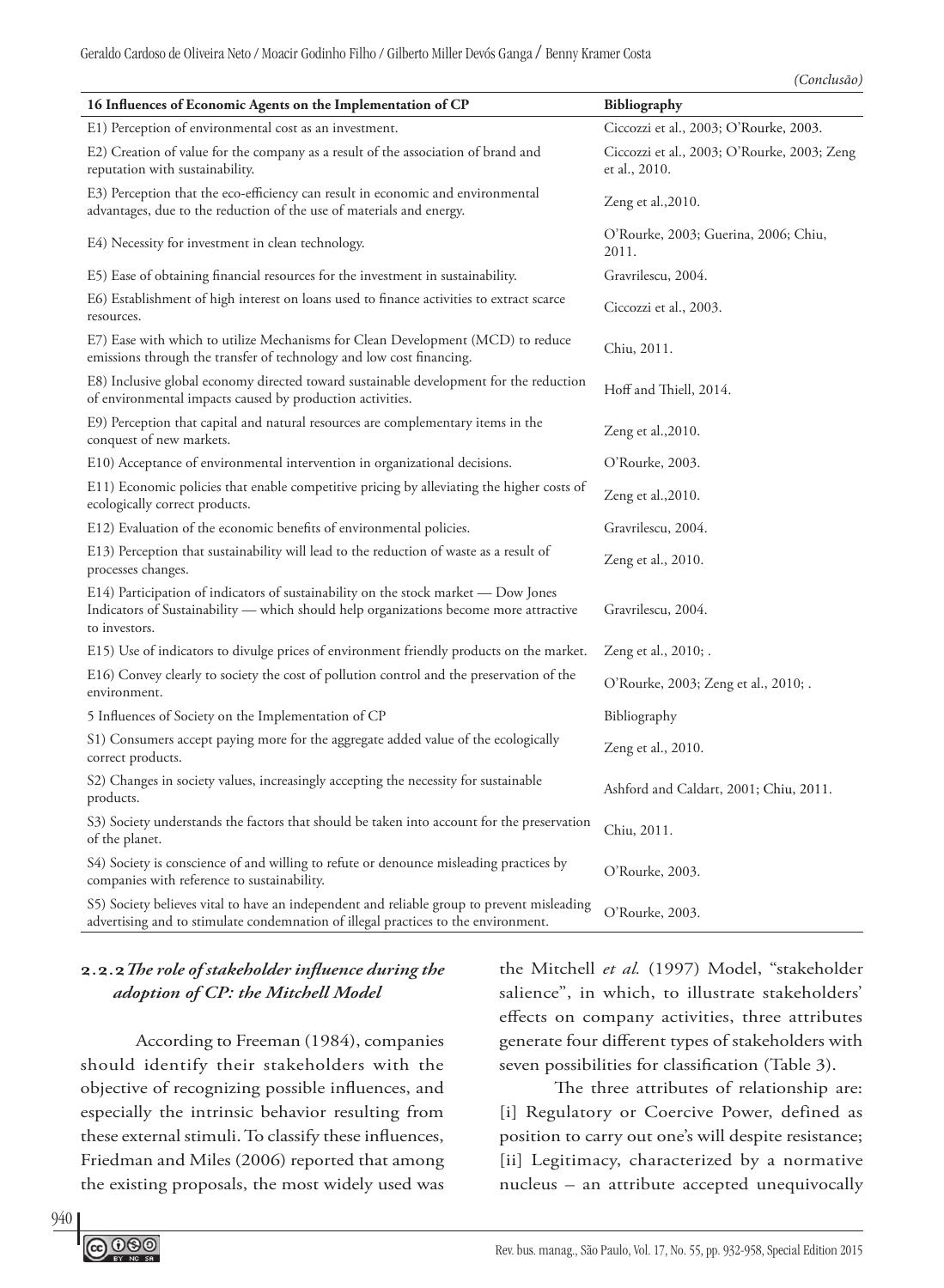by stakeholders, denoting legitimacy in its utilization; and [iii] Urgency, which considers the time factor of immediate action. Importantly, the independent use of power and legitimacy may affect management, so it is important to add urgency to move from the static model to the dynamic model for immediate action (Mitchell *et al.,* 1997). Before Mitchell *et al.* (1997), Starik (1994) had already defined an attribute denominated "proximity", that is not considered among the attributes presented in Table 3; however, it was fully contemplated by Driscoll and Starik (2004). The proximity of stakeholders is related to a spatial distance, such as members

from the same network or chain of value, clients, local communities and the surrounding environments (Driscoll & Starik, 2004). The identification of the proximity of stakeholders, based on distance, can be as important as the attribute "urgency", which is related to time (Lee & Robbins, 2000). Based on these definitions, the natural environment can be seen a stakeholder critical to the business organization. Therefore, the sustainability criteria should be incorporated into the concept of stakeholders, adding the attribute "proximity" (Driscoll & Starik, 2004) to the attributes defined by Mitchell *et al.* (1997).

| <b>Type of Stakeholder</b> | <b>Classification</b>                                                                     |
|----------------------------|-------------------------------------------------------------------------------------------|
| Latent Stakeholders        | (i) Dormant Stakeholder (Lat Dorm) - has the power to impose its will on the              |
| (have only one of the      | organization, but is not accepted (legitimate and neither has urgency. This it is usually |
| three attributes; are      | out of use, having little or no interaction with the company                              |
| likely to receive little   | (ii) Discretionary Stakeholder (Lat Discr) - is accepted but has no power to influence    |
| attention from the         | the company nor to require urgency. There is absolutely no pressure on the other          |
| Company)                   | parties, although normative and acceptable, those involved may choose to do so mainly     |
|                            | due to the lack of control                                                                |
|                            | (iii) Demanding Stakeholder (Lat Dem) - when the mostly important attribute is            |
|                            | urgency. It has no power or legitimacy.                                                   |
| Expectant                  | (iv) Dominant Stakeholder (Exp Dom) - Is accepted without dispute due to the              |
| <b>Stakeholders</b>        | legitimacy and power.                                                                     |
| (have at least two         | (v) Dangerous Stakeholder (Exp Dang) - When there is power and urgency, but there is      |
| attributes; have a         | no acceptance. This is totally coercive.                                                  |
| more active posture        | (vi) Dependent Stakeholder (exp Dep) - is one that has allegations urgently and with      |
| of stakeholder)            | acceptance, but has no power in itself, depending on other stakeholder for their claims   |
|                            | to be accepted.                                                                           |
|                            | (vii) Definitive Stakeholder (Defin) - Have power, legitimacy and urgency, requiring      |
|                            | immediate attention and prioritization involved.                                          |
|                            | Non-stakeholder (No Stak) - has no influence or is influenced                             |

**Table Tab3 le 3 - Typology of Stakeholders** – Typology of Stakeholders

and salience: defining the principle of who and what really counts. *Academy of Management Review, 22*(4), 853-886. **Note.** Source: Based on the Mitchell, R. K., Agle, B. R., & Wood, D. J. (1997). Toward a theory of stakeholder identification

Furthermore, the "proximity" attribute allows for the definition of the physical and local context in which organizations operate. The identification of the proximity attribute is intrinsic to spatial distance, as in extreme weather events that can occur where organizations or stakeholders are operating (Driscoll & Starik, 2004). In this context, despite being considered a trend aspect (Driscoll & Starik, 2004), the natural environment is considered as a primary stakeholder, due to its involvement with all other attributes (Haigh & Griffiths, 2009).

# **3 Research Methodology**

# **3.1 Procedure for data collection**

The research method used in this study was that of the exploratory survey (Forza, 2002). The questionnaire was divided into four sections: (1] descriptive information on the company; (2] the principles and tools of CP (see Table 1); (3] exogenous influences of the stakeholders (see Table 2); (4] stakeholder influence attributes (power, legitimacy and urgency) for the classification of

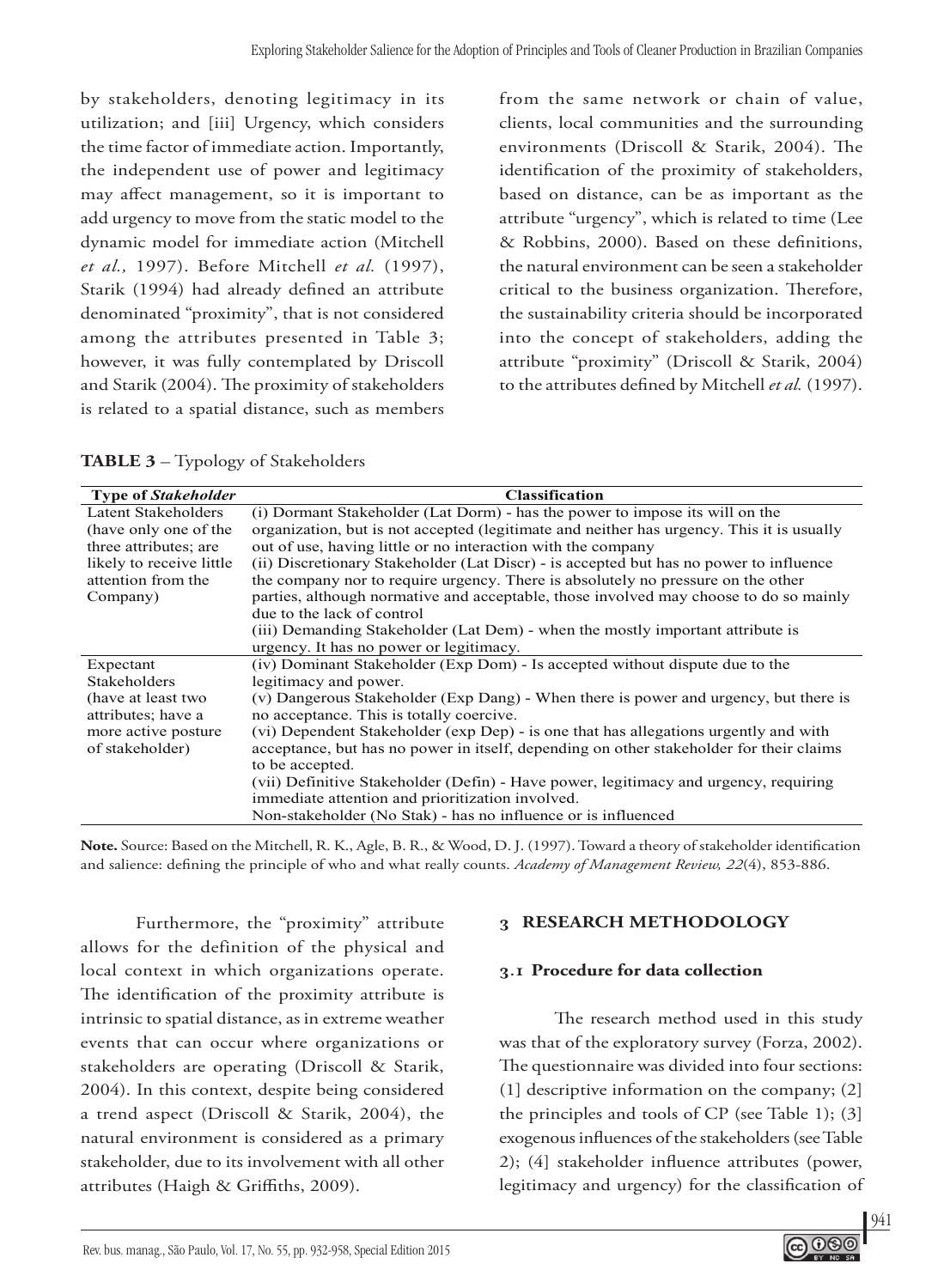stakeholders (section 2.2.2 and Table 3). With the exception of the first section of the questionnaire, responses in the other sections were attributed a nominal value to evaluate the importance/ adoption of the principles and tools of CP, the exogenous influences of the stakeholders and influence attributes in participating organizations (Surely Adopted (S) or Not Adopted (N)).

The participants in the study were business organizations formally committed to sustainability and also associated with the Ethos Institute, an entity created and maintained by a group of 667 companies involved in promoting sustainable development (Instituto Ethos, 2014). As the study has exploratory purposes, a probabilistic and intentional method was adopted to determine the sample size. The criteria for sample selection were: 1) companies possessing known brands; 2) companies with institutional sites mentioning aspects of sustainability; and, 3) companies operating in different industries, but mainly targeting the manufacturing industry. After applying these filters, 130 companies were selected, a quantity consistent with a sample size of 19% of the total population associated with the Ethos Institute — a percentile considered satisfactory for the exploratory purposes of the research.

Of these 130 organizations, four important companies were selected as a pre-test, to evaluate the adequacy of the questionnaire in terms of number of questions, language and syntax, and time needed to complete the task. The companies selected to participate in the pre-test were two from the chemical industry, one from the steel industry and one automobile manufacturer. The pre-test was conducted through interviews with company directors in charge of environmental management. The interviews lasted an average of an hour and forty minutes, and the results of the pre-test were considered satisfactory. The findings from the pre-test allowed us to combine questions of similar content, remove questions of little value and correct text that caused confusion. The application of the questionnaire in this phase permitted us to judge the reaction of the

interviewee to each question (Seidman, 1991). The pre-test process lasted from February 2012 until March 2012, beginning with the scheduling of the interviews and ending with the final application.

After revising the questionnaires during April 2012, an invitation to participate in the study was emailed to the companies in the sample, using a subject line entitled "Forward to the sector of corporate communications, please". In the body text of the email, the objectives of the study were briefly explained, the option of participation or non-participation in the survey, and the link to complete the questionnaire. For the construction and development of the questionnaire, as well as its database, the platform Google Docs was used. This process lasted from April 2012 through July 2012. It is important to note that it was necessary to call the designated participants personally to emphasize the importance of this study. Of the 130 organizations selected in the initial sample, 102 companies returned the fully completed questionnaires. The return rate of 78% can be considered satisfactory for the exploratory purposes of this study (see Table 4).

| TABLE 4-Beginning Sample and Rate of Return |  |  |
|---------------------------------------------|--|--|
|---------------------------------------------|--|--|

| <b>Sector</b>            | Sent | <b>Received</b> | Return<br>Rate $(\% )$ |
|--------------------------|------|-----------------|------------------------|
| Chemicals                | 41   | 34              | 83%                    |
| Steel                    | 24   | 19              | 79%                    |
| Services                 | 19   | 18              | 95%                    |
| Paper and Cellulose      | 10   | 9               | 90%                    |
| Electro-Electronics      | 11   | 8               | 73%                    |
| Food Processing          | 13   |                 | 54%                    |
| Automobile Manufacturing | 12   |                 | 58%                    |
| Total                    | 130  | 102             | 78%                    |

# **3.2 Procedure for data analysis**

Following the return of the questionnaires, based on the answers on stakeholder influences and attributes (power, legitimacy and urgency) as a Yes/No response, a conceptual theoretical model was developed comprised of the following constructs: "Principles and Tools of CP"; "Typology of Stakeholders"; and "Exogenous Influences of the Stakeholders". It is important

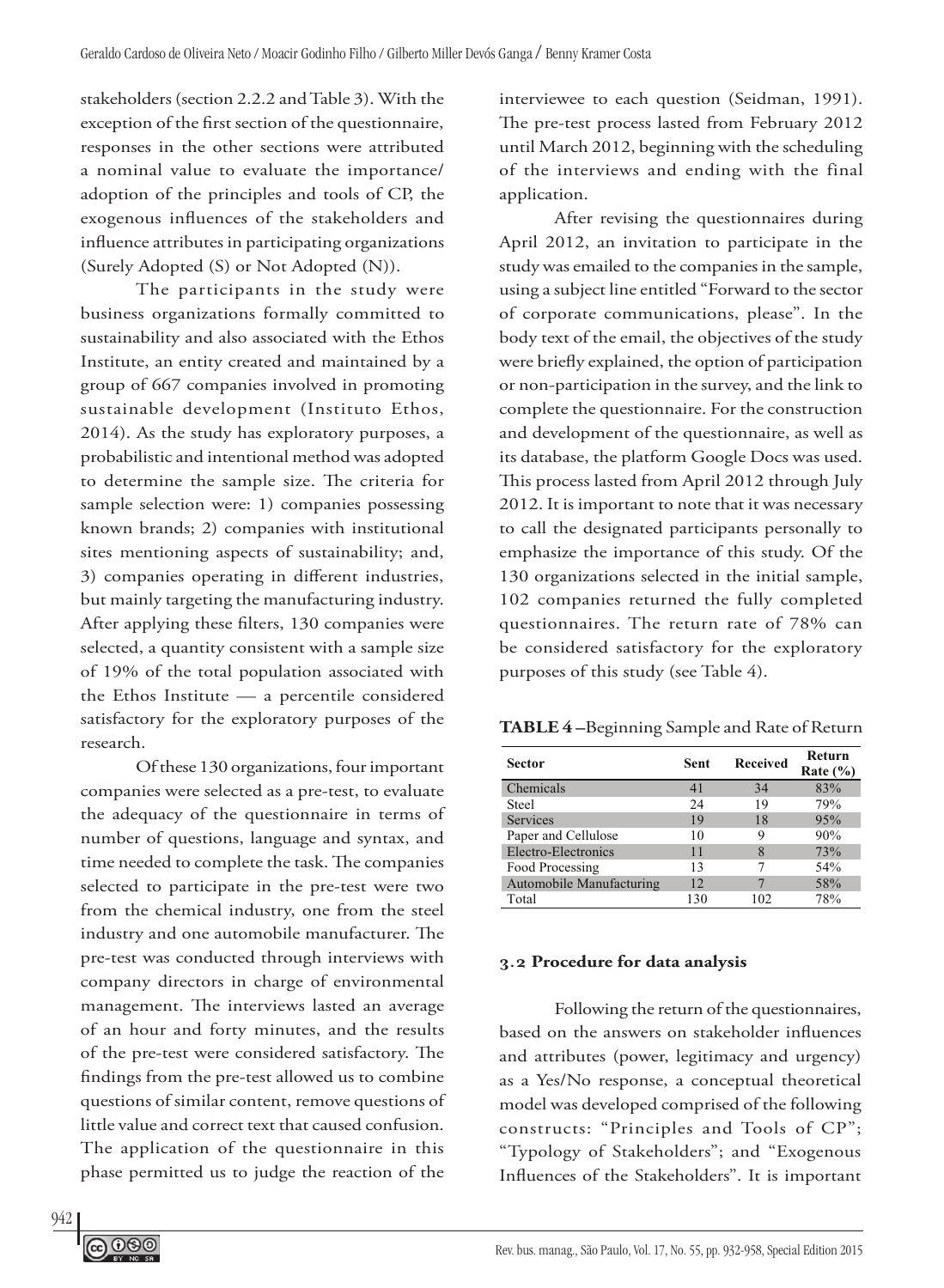to remember that the typology of stakeholders is established in the work of Mitchell *et al.* (1997) (Table 3) by means of the classification assigned by companies to the attributes (power, legitimacy and urgency). Table 5 illustrates the constructs and their classifications, as well as the abbreviations which will be used in correspondence analysis.

Correspondence Analysis (Anacor) (Whitlark & Smith, 2001) is a technique that demonstrates a set of associations between categorical variables on a nominal perceptual map. This allows for a visual analysis of any pattern of associations between typology and stakeholder influences in the adoption of the principles and tools of cleaner production. In this study, the symmetric projection was used (Greenacre, 2007), which allows for simultaneous exploration of the relationships between rows and columns of contingency tables, i.e. – the associations between all categories of both variables. That is to say those categories with nearby locations on the map have a stronger relationship than those separated by greater distances.

| Construct (level 1)           | Construct (level 1.1)             | Construct (level<br>1.1.1) | Quantity                 | Acronym at<br>Anacor | Example                  |
|-------------------------------|-----------------------------------|----------------------------|--------------------------|----------------------|--------------------------|
| Principles and tools<br>of CP |                                   |                            | 30                       | P <sub>i</sub> :j    | P1: S; P1: N             |
| Exogenous Influences          | Government (Public<br>Politicies) |                            | 22                       | PPi:i                | PP7:S; PP12:N            |
| of the Stakeholders           | Economic agents                   |                            | 16                       | $E_{i:j}$            | E2:N; E5:S               |
|                               | Society                           |                            | 5                        | $Si:$ j              | S2:S; S1:N               |
|                               |                                   | Dorment                    | -                        | Lat_Dorm             | -                        |
|                               | Latent                            | Discretionary              | -                        | Lat_Discr            | ٠                        |
|                               |                                   | Demanding                  | $\overline{\phantom{a}}$ | Lat_Dem              | ٠                        |
| Typology of the               |                                   | Dominant                   | $\overline{\phantom{a}}$ | Exp_Dom              | ٠                        |
| Stakeholders                  | Expectant                         | Dangerous                  | ٠                        | Exp_Dang             | ٠                        |
|                               |                                   | Dependent                  | $\overline{\phantom{a}}$ | Exp_Dep              | -                        |
|                               | Definitive                        |                            | -                        | Defin                | ٠                        |
|                               | Nonstakeholder                    |                            |                          | No_Stak              | $\overline{\phantom{a}}$ |

| TABLE 5 - Conceptual theoretical model |  |  |
|----------------------------------------|--|--|
|----------------------------------------|--|--|

Due to the large amount of variables for the principles and tools of CP (30), stakeholder exogenous economic influences (16) and exogenous influences of policies (22), a procedure for the reduction of variables was adopted, as a higher number of variables complicates the interpretation of the resulting maps illustrated in the multiple correspondence analysis associations. For the set of constructs mentioned, only the first quartile of indicators was considered, representing the variables which respondents judged as most often used (S) by companies. This procedure was not adopted for the evaluation of the exogenous influences of society because of the low number of indicators. In this case, all indicators of this

construct were used in correspondence analysis. Table 5 enumerates the variables selected for the correspondence analysis, enabling responses to the following questions in the questionnaire:

> **Question 1** – What are the most relevant influences of the stakeholders (government, financial agents and society) for the implementation of the principles and tools of CP?

> **Question 2** – Which principles and tools of CP are more and less utilized by companies as a consequence of the influences of stakeholders (government, financial agents and society)?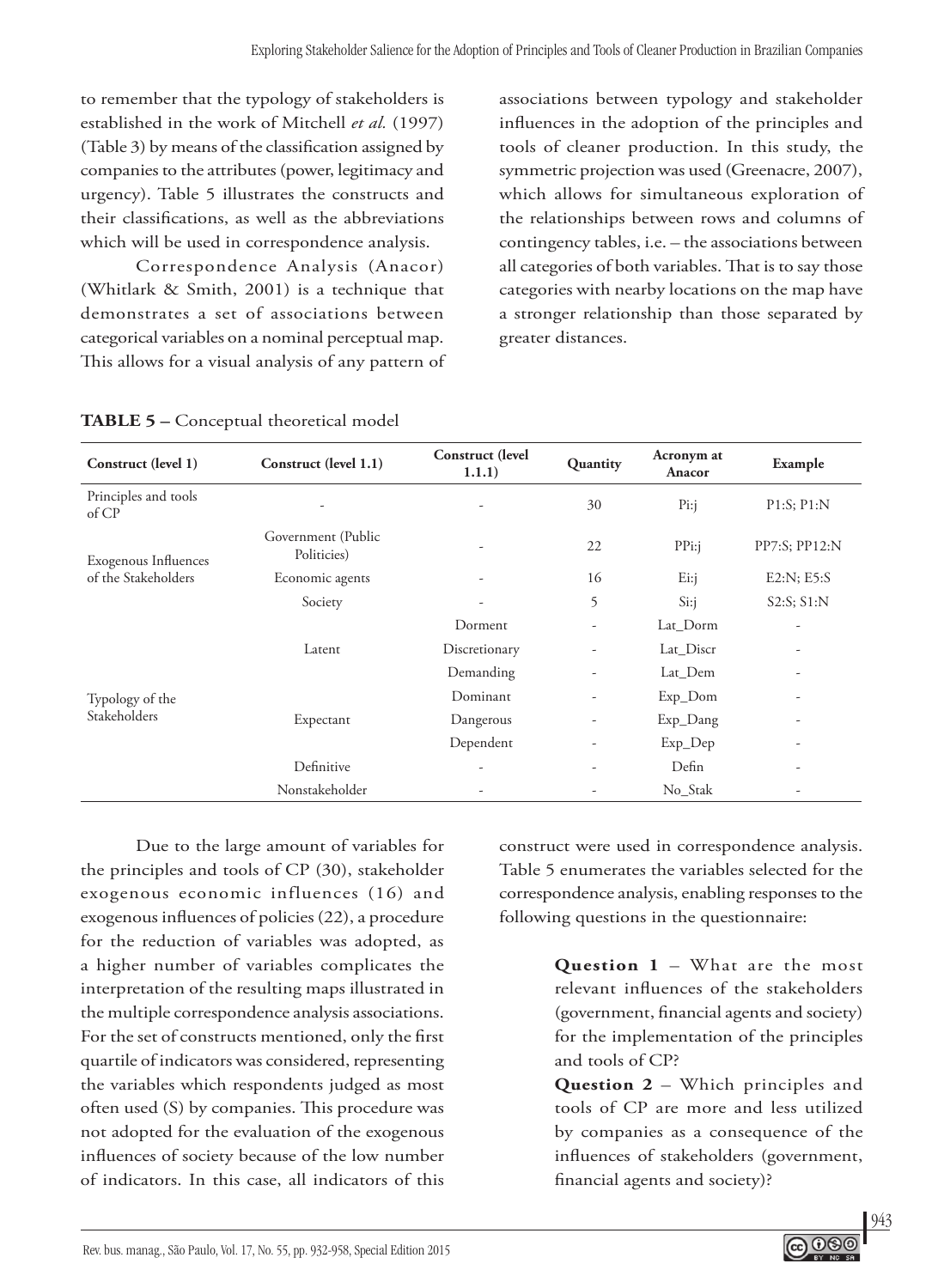A multiple-correspondence analysis was performed individually for each of the stakeholders' exogenous influences. This procedure was used in answering the following questions:

**Question 3** – Which influences and government stakeholder typology are associated with the implementation of the principles and tools of CP in Brazilian companies?

**Question 4** – Which influences and economic agent stakeholder typology are associated with the implementation of the principles and tools of CP in Brazilian companies?

**Question 5** – Which influences and society stakeholder typology are associated with the implementation of the principles and tools of CP in Brazilian companies?

The responses to these questions demonstrate that government, through its public policy, economic agents and society, can affect the accomplishment of organizational objectives relating to the adoption of principles and tools of CP, which concurs with the writings of Freeman and Reed (1983). In this context, stakeholders must be identified so as not to affect the competitiveness of companies (Freeman, 1984) and studied to comprehend how they influence the activities of the organization (Mitchell *et al.,* 1997).

# **4 Results of the Study**

Table 6 demonstrates the most cited stakeholder influences, as well as the principles most adopted by companies participating in the survey. The most relevant stakeholder influences (government, economic agents and society) for the implementation of the principles and tools of CP are described as follows.

| Construct (Level 1)  | Construct<br>(Level 1.1) | Quantity<br><b>Most Cited</b> | Acronyms of<br><b>Most Cited</b><br><b>Indicators</b><br>used in<br>Correspondence<br>Analysis | $\frac{0}{0}$ | Quantity<br><b>Least Cited</b> | Acronyms of<br><b>Least Cited</b><br>Indicators | $\frac{0}{0}$ |
|----------------------|--------------------------|-------------------------------|------------------------------------------------------------------------------------------------|---------------|--------------------------------|-------------------------------------------------|---------------|
|                      |                          |                               | PP8                                                                                            | 90            |                                | PP14                                            | 43            |
|                      |                          |                               | PP1                                                                                            | 76            |                                | <b>PP12</b>                                     | 42            |
|                      | Government<br>(Public    | 6                             | PP18                                                                                           | 76            | 6                              | <b>PP16</b>                                     | 38            |
|                      | Politicies)              |                               | PP21                                                                                           | 75            |                                | PP22                                            | 33            |
|                      |                          |                               | PP <sub>2</sub>                                                                                | 74            |                                | <b>PP20</b>                                     | 32            |
|                      |                          |                               | PP15                                                                                           | 74            |                                | PP5                                             | 31            |
|                      |                          | 5                             | E3                                                                                             | 86            | 5                              | E5                                              | 37            |
| Stakeholders         | Economic<br>Agents       |                               | E13                                                                                            | 85            |                                | E <sub>9</sub>                                  | 37            |
| exogenous influences |                          |                               | E8                                                                                             | 83            |                                | E14                                             | 34            |
|                      |                          |                               | E4                                                                                             | 80            |                                | E11                                             | 30            |
|                      |                          |                               | E1                                                                                             | 75            |                                | E <sub>6</sub>                                  | 16            |
|                      |                          |                               | S <sub>5</sub>                                                                                 | 65            |                                | S1                                              | 31            |
|                      |                          |                               | S <sub>2</sub>                                                                                 | 62            |                                | S4                                              | 29            |
|                      | Society                  | 5                             | S3                                                                                             | 56            | $\overline{2}$                 |                                                 |               |
|                      |                          |                               | S <sub>1</sub>                                                                                 | 31            |                                |                                                 |               |
|                      |                          |                               | $\sqrt{54}$                                                                                    | 29            |                                |                                                 |               |

**Table 6 –** Indicators most and least cited by respondents (25% most cited/25% least cited)

*(Continua)*

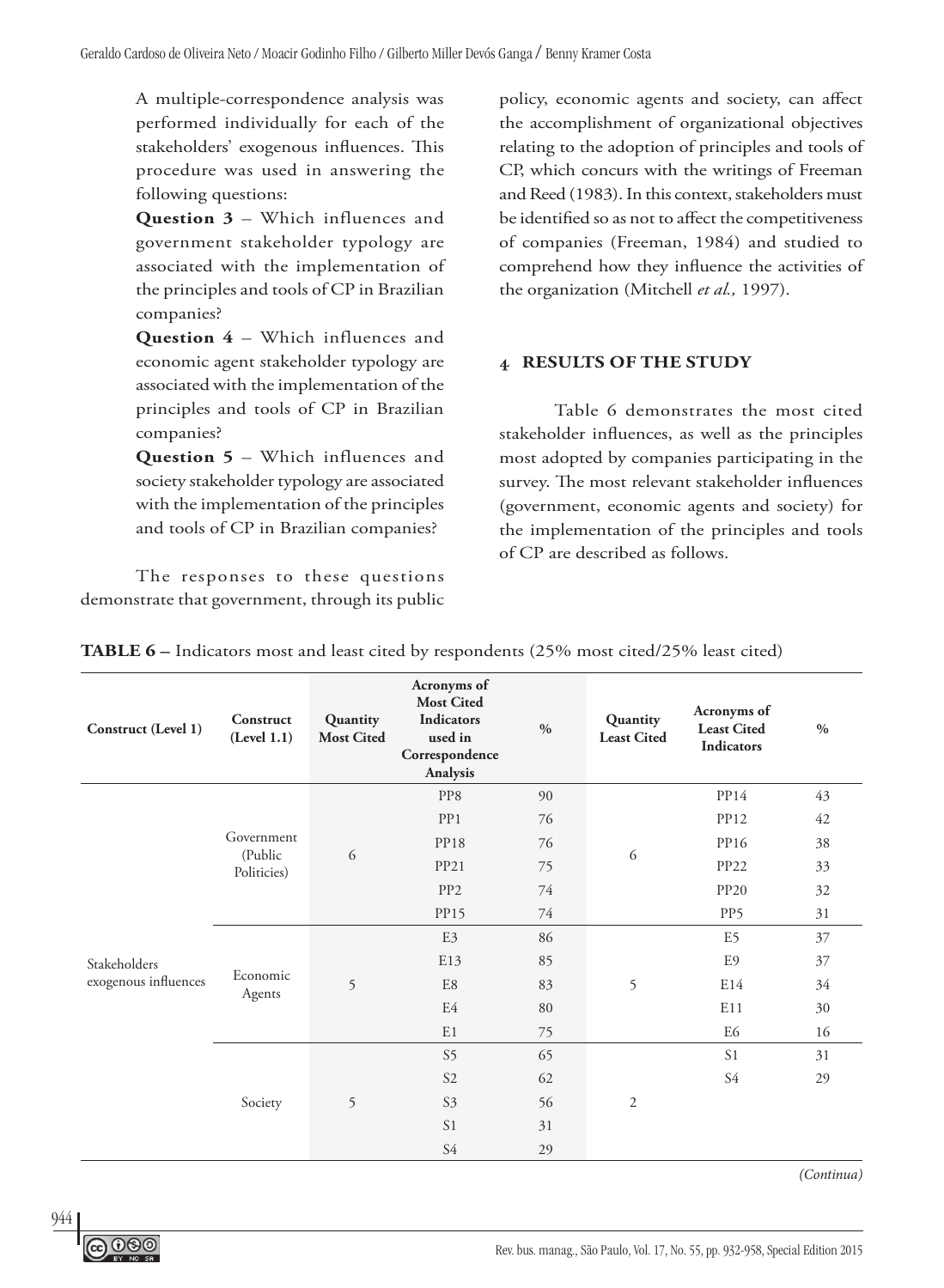Exploring Stakeholder Salience for the Adoption of Principles and Tools of Cleaner Production in Brazilian Companies

*(Conclusão)*

| Construct (Level 1)        | Construct<br>(Level 1.1) | Quantity<br><b>Most Cited</b> | Acronyms of<br><b>Most Cited</b><br><b>Indicators</b><br>used in<br>Correspondence<br>Analysis | $\frac{0}{0}$ | Quantity<br><b>Least Cited</b> | Acronyms of<br><b>Least Cited</b><br>Indicators | $\frac{0}{0}$ |
|----------------------------|--------------------------|-------------------------------|------------------------------------------------------------------------------------------------|---------------|--------------------------------|-------------------------------------------------|---------------|
| Principles and tools of CP |                          | 8                             | P <sub>1</sub>                                                                                 | 80            | 7                              | P <sub>24</sub>                                 | 31            |
|                            |                          | P <sub>8</sub>                | 73                                                                                             | 73            | P17                            | 30                                              | 30            |
|                            |                          | P <sub>3</sub>                | 68                                                                                             | 68            | P <sub>18</sub>                | 30                                              | 30            |
|                            |                          | P <sub>15</sub>               | 68                                                                                             | 68            | P27                            | 28                                              | 28            |
|                            |                          | P21                           | 68                                                                                             | 68            | P <sub>2</sub> 3               | 27                                              | 27            |
|                            |                          | P7                            | 67                                                                                             | 67            | P <sub>29</sub>                | 25                                              | 25            |
|                            |                          | P <sub>22</sub>               | 67                                                                                             | 67            | P <sub>28</sub>                | 13                                              | 13            |
|                            |                          | P <sub>30</sub>               | 66                                                                                             | 66            |                                |                                                 |               |

#### **4.1 Influences of Government**

The Brazilian government, based on the first phase of the PPCS (Ministério do Meio Ambiente, 2011), tried to caution industries on the environmental problem (PP1), primarily with respect to the concern for deforestation, water management, and waste separation to avoid the disposal of industrial residues as if they were domestic garbage (PP21). Furthermore, other often cited governmental influences in the survey were the existence of financial subsidies and the reduction of taxes (PP2), and the control of water resources, quantity of solid residues and gases contributing to greenhouse effect (PP15), targeted to environmental transparency (PP18). However, the government did not establish inspection processes to measure emissions generated by obsolete equipment or offer financial resources for the acquisition of clean technology (PP14). It also did not establish any structure for fines on organizations that repudiated the reduction of carbon emissions (PP12) or continued to extract natural resources (PP5). Moreover, other less cited government influences included the lack of effort to promote educational initiatives, in conjunction with society, on sustainable production and consumption (PP16, PP20, PP22).

# **4.2 Influences of Economic Agents**

In regard to the influences of economic agents, the survey identified the opportunity for economic gains through the reduction of the use of raw materials and energy (E3), as well as the decrease in waste (E13), which are the factors that most influence organizations to adopt the principles and tools of CP. Moreover, the current tendencies of the corporate world, which is most committed to the concepts of sustainability, are the other economic factors that lead to CP. This is evivence of the need to foster a more inclusive global economy focusing on sustainable development (E8), the necessity for investment in clean technologies (E4), and the concept that environmental cost is an investment (E1). However, the results of the study demonstrate the lack of a pro-active stance on the part of organization influencing economic agents that do not set aside sufficient financial resources to implement the principles of CP (E5), not to mention the lack of taxation on production processes that extract scarce natural resources (E6). For example, hygiene products, manufactured by the chemical industry, are almost 80% water.

Furthermore, survey results illustrate that company economic agents are not totally confident that sustainability can improve the competitive advantage of the organization and make businesses more attractive by participating on the stock exchange (E14). For this reason, companies are reticent on the subject (E9) and do not tend to manufacture ecologically friendly products at competitive prices (E11).

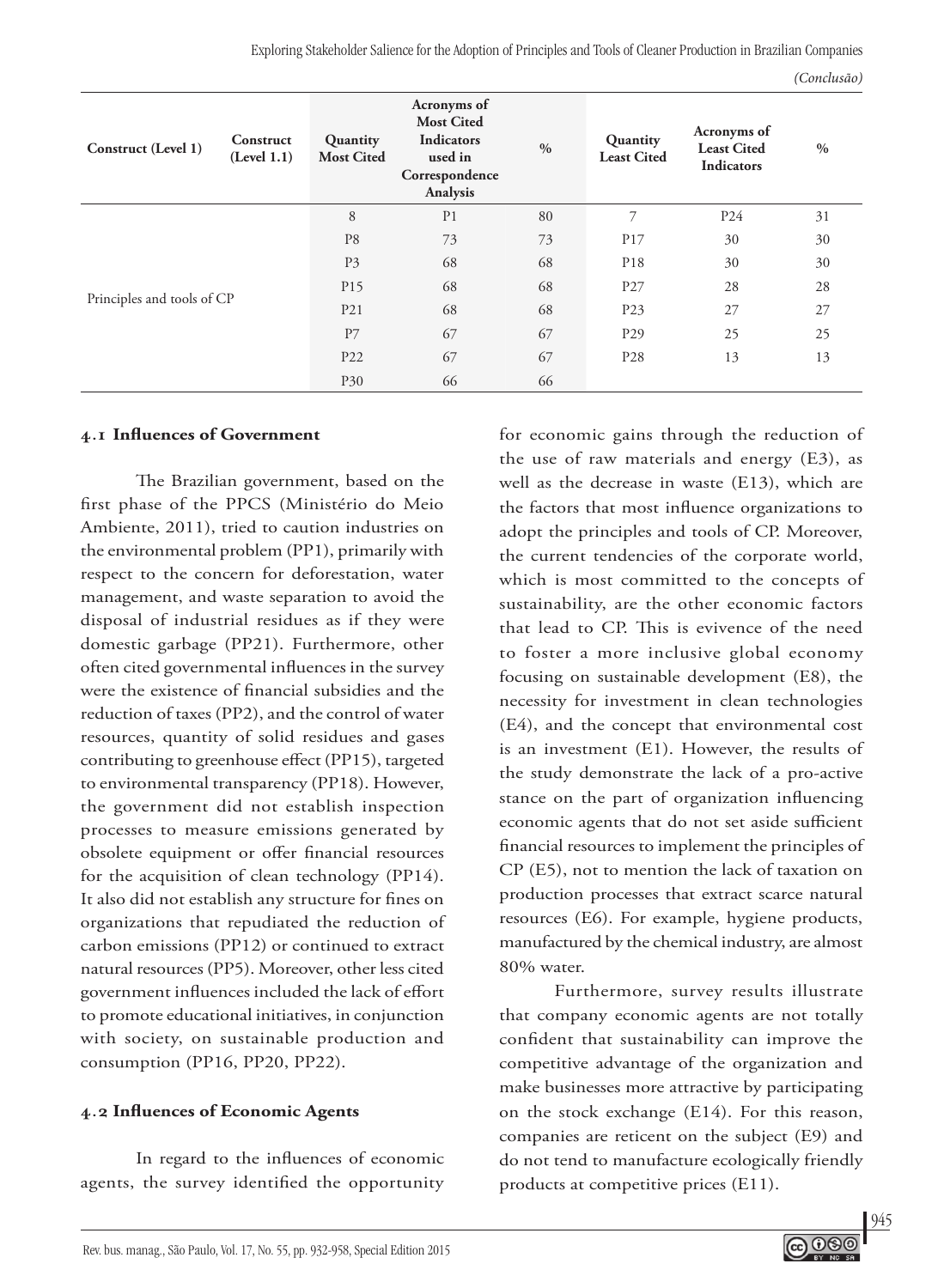# **4.3 Influences of Society**

The first relevant observation is that the influences of society are much less important than those of the government and economic agents. The largest percentage of citations in the society category was 65% as opposed to 90% and 86% registered by government and economic agents. Among the influences attributed to society, the most cited were the need for a corporate channel of communication on a sustainable environment (S5), a change in the values of society that is becoming increasingly conscious of environmental problems (S2), and knowledge on methods to implement sustainable production (S3). The absence of public policies raising society awareness on issues of sustainable production and consumption can be a reason for the lack of perception of the importance of public denunciations of polluting organizations, in an effort to promote sustainable business (S4).

Furthermore, the strict profit oriented focus of businessmen, stockholders and administrators often result in inflated prices for the ecologically correct product, owing to the product's elevated aggregated value of the components and materials with the green certification; in most cases, consumers are not willing to pay the additional value (S1).

As a consequence of the influences exerted by the stakeholders (government, economic agents and society), the participants in the survey embraced certain principles and tools of CP with more intensity (question 2 of the survey). Two of the most implemented principles by companies participating in the survey are the existence of planning and control of production considering environmental aspects (P1) and the adoption of ecologically correct materials and components, developed in cooperation with suppliers (P8). In addition, other principles were also mentioned with frequency. Among the most prominent were the focus on eco-efficiency during the development of the project (P3), control

and evaluation of the environmental impact of residues through a material intensity factor (P15), investments in training in environmental education (P21), investments in innovation with the objective to minimize the use of raw materials and energy (P7), adoption of cost indicators in relation to the acquisition of products with green certification (P22) and the implementation of clean technologies in the production process (30).

On the other hand, some of the principles and tools of CP were little used, indicating a low priority for the standardization of environmental policies in companies: ISO 14001, with environmental labeling, and ISO 14020 (P27, P29) and AA1000 for the inclusion of stakeholders (P29), even though there is acceptance of the participation of suppliers and clients in the process of product development or modification. It is important to point out that for ISO 14001 and/or AA1000 certification, it is indispensable to conduct detailed analyses of the production and organizational processes to allocate performance indicators. The low adherence to environmental standardization resulted in the sparse use of the attributes utilized in the evaluation of environmental performance, in that there was no process analysis to create performance indicators (P24) for the prevention of toxins that affect human health (P17, P18), which made it difficult for management and operators to control environmental factors.

Subsequent to the descriptive profile of the primary influences of the stakeholders (government, economic agents and society) and the principles and tools of CP, a multiple correspondence analysis was conducted on each stakeholder, based on the most cited influences and principles and tools of CP, with the objective of relating their influences and typologies to the adoption of principles and tools of CP in Brazilian companies (Questions 3, 4 and 5). Figure 1 maps the relationships between government influences and typology and the principles and tools of CP.

946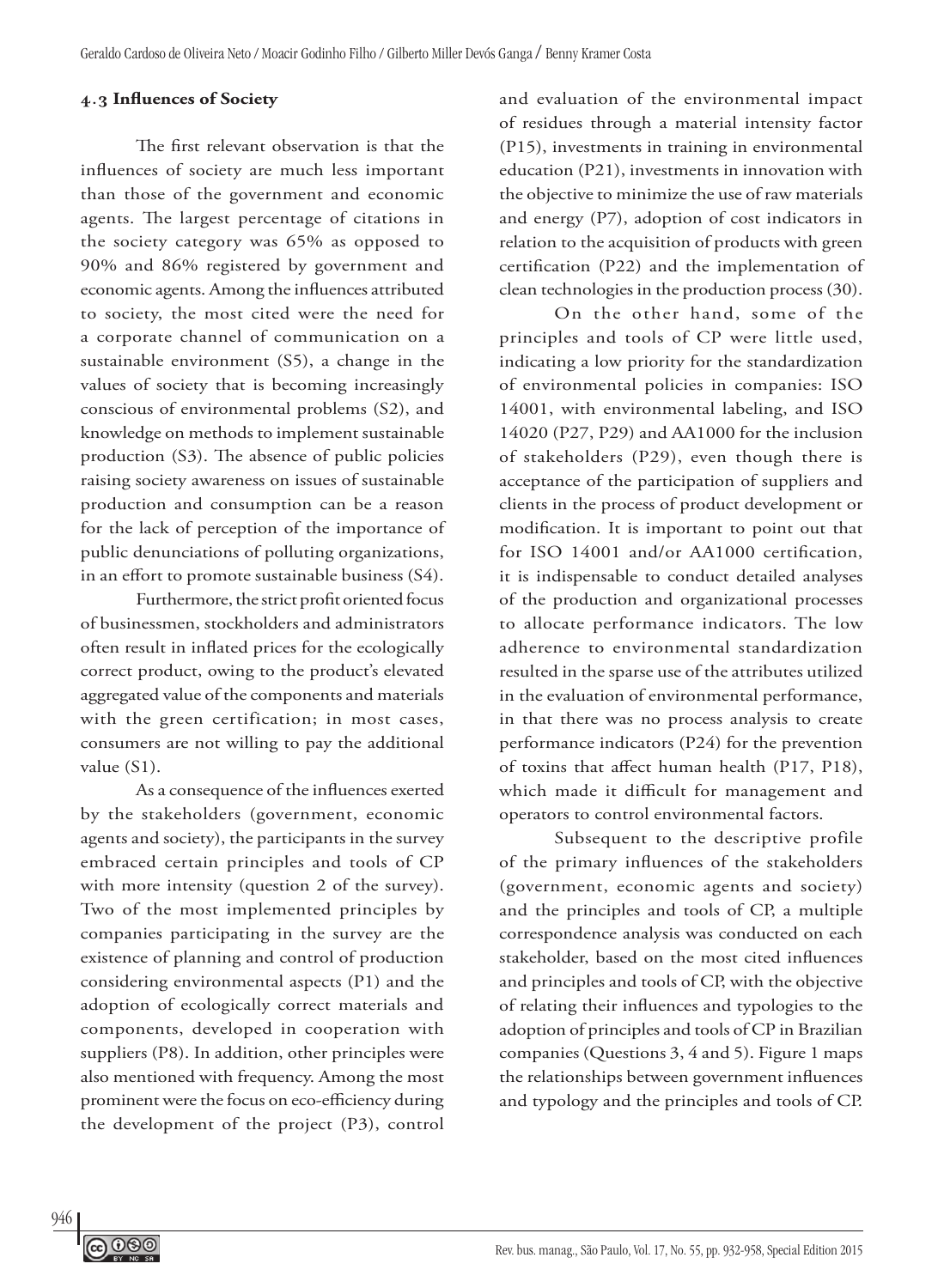

**FIGURE 1** – Graph demonstrating the relationships between the influences of public policies, the principles and tools of CP, and the typology of stakeholders.

Group A1 in Figure 1 shows that the public policies related to the reduction of taxes (PP2:S) and increased control (PP15:S) for the decrease of pollution and emissions, as well as initiatives focused on the separation of waste for selective waste collection (PP21:S), lead to the use of a principle that anticipates the control/evaluation of the destination of the residues (PP15:S). The figure also shows that the participants of the survey understand that these influences are legitimate, although imposed (expected to be dominant, according to Mitchell *et al.,* 1997).

Group A2 in Figure 1 reveals that simple communication/dissemination by the government on the importance of sustainable production (PP1:N) was not sufficient to lead to the adoption of the principles of CP. This required increased government control through the substantiation of the company's commitment to sustainability (PP8:N), that boosted the implementation of the principles P3 (product project eco-efficient), P22 (adoption of operational cost indicators related to the acquisition of products with green certification) and P30 (implementation of clean technologies in production). This influence is seen

by organizations as being imposed by government, not being considered as legitimate, nor urgent (latent dormant, according to Mitchell *et al.,* 1997).

Group A3 in Figure 1 illustrates an interesting fact about the communication/ dissemination of the importance of sustainable production (PP1: S). Even though it was not a factor that led to the adoption the P3, P22 and P30 principles, it is correlated to the adoption of the principles P1 (planning and control of production considering environmental factors), P7 (investment in clean technology innovation), P8 (participation of suppliers in the development of raw materials and ecological components), and P21 (investment in environmental educational programs for employees). This influence is seen as legitimate by companies (latent discretionary, according to Mitchell *et al.*, 1997). Public policy PP18 (transparency in environmental control in public administration) is also inserted into Group A3. This shows that it also has influence over the adoption of CP (PP18: S); however, companies, that do not think that it does not exert influence on the adoption of CP, believe so because the

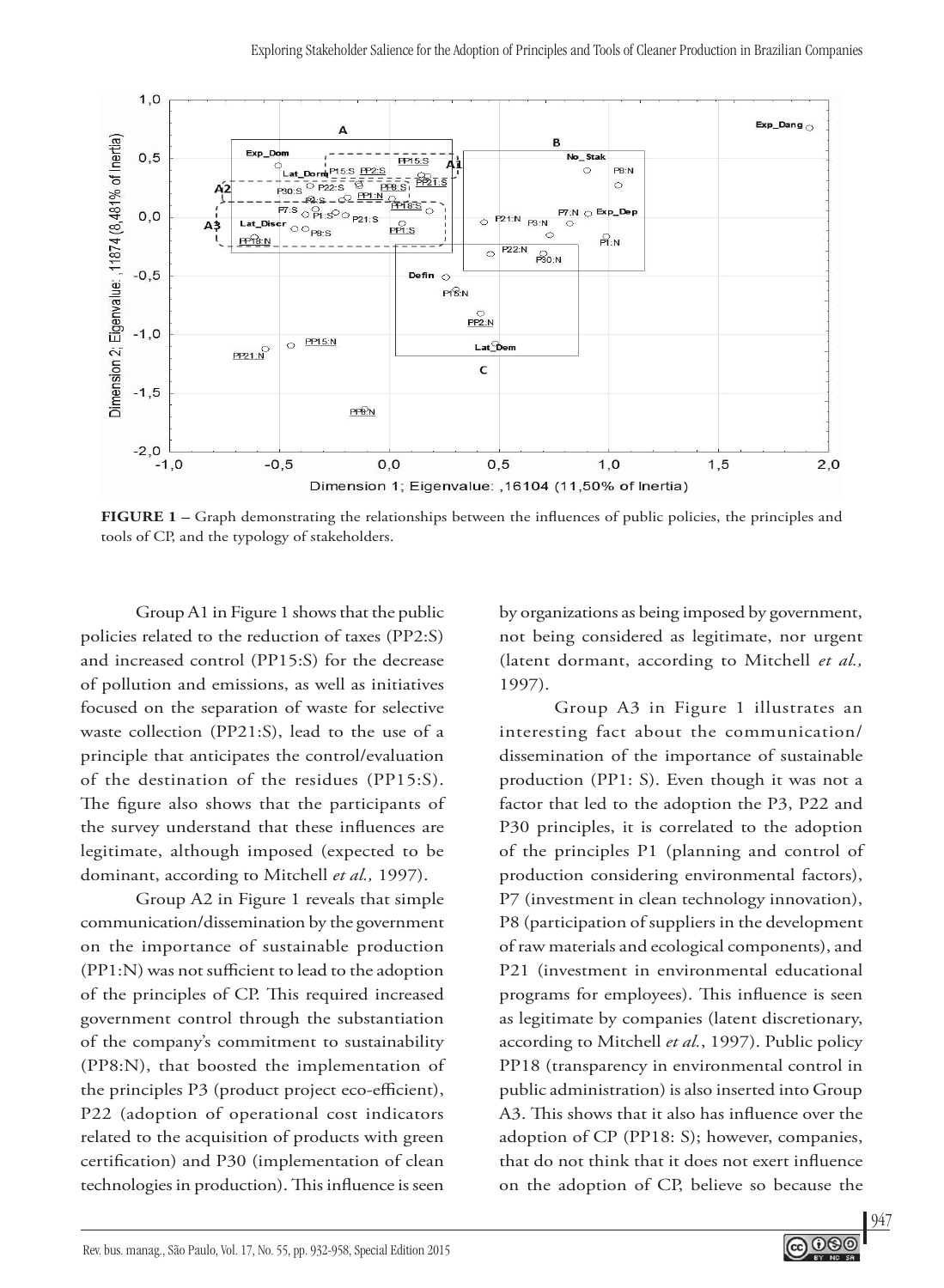influence, although legitimate, does not have the power nor urgency to change an organization. Group B in Figure 1 shows the reason why some business organizations do not utilize a series of important principles of CP (in this case P1, P3, P7, P8, P21, P22, and P30). One can observe that in this group there is no public policy. Therefore, there is a minority of companies that believe that public policy does not influence the adoption of CP (no stakeholder, according to Mitchell *et al.,* 1997).

Finally, Group C in Figure 1 demonstrates that companies that do not use the principles (P15, P22 and P30) are those that do not believe in environmentally based tributary reform that would provide subsidies and tax reduction for ecologically-minded organizations. This factor is seen by the participants of the survey as being urgent (latent demanding according to Mitchell *et al.,* 1997) on the path towards sustainability.

Figure 2 maps the associations between economic influences, typology of stakeholders and principles and tools of CP of the responses to question 4.



**Figure 2 –** Graph demonstrating the relationships between economic influences, the principles and tools of CP, and the typology of stakeholders

An analysis of Group A indicates that a large part of the participants in the survey consider that a majority of the principles of CP (in this case P1, P3, P7, P8, P15, P21, P22, and P30) were implemented as a result of the influences from the economic agents. Specifically, two of these influences (E8 – more inclusive global economy focused on sustainable development, and E3 – understanding that eco-efficiency can lead to economic benefits) are considered by a large segment of the companies as having power

over them, while at the same time considering the principles as legitimate and urgent (definitive stakeholder according to Mitchell *et al.,* 1997).

Although other agents also influenced the adoption of CP and are considered legitimate, they did not have the power of influence, nor were urgent (latent discretionary according to Mitchell *et al.,* 1997). This is the case of considering environmental cost as an investment (E1), the necessity for investments in clean technology (E4) and the understanding that sustainability

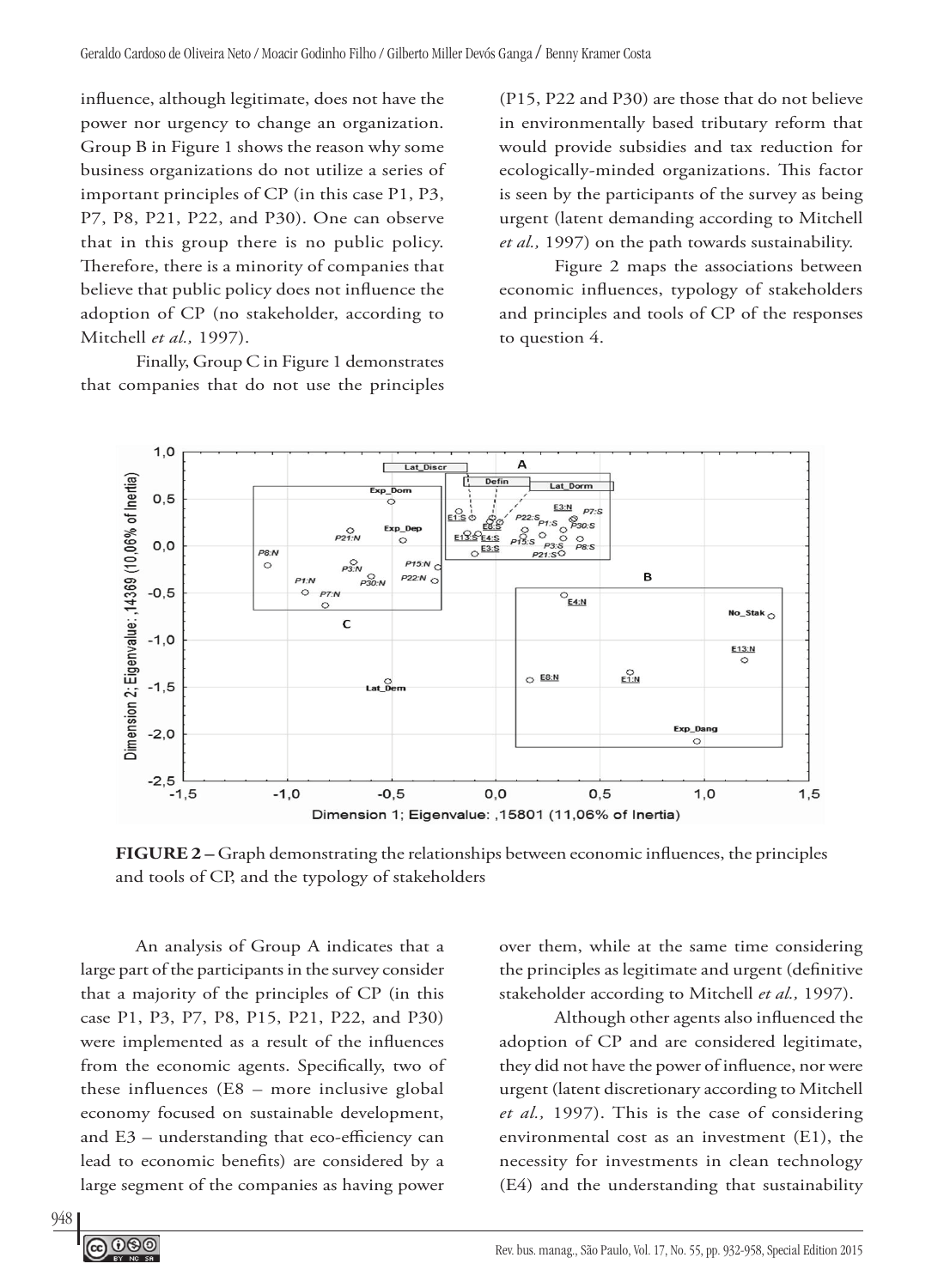leads to the reduction of waste (E13). Finally, an interesting observation should be made: the influence of E3 (the understanding that eco-efficiency can result in economic benefits) appears as "N" in this group, indicating that the few companies that believe that this factor does not have influence on the adoption of CP do so because they feel that E3 is not legitimate, nor urgent, despite the fact that they recognize that this factor has the potential to impose its will on the organization (latent dormant according to Mitchell *et al.,* 1997).

An analysis of Group B in Figure 2 shows that a few companies believe that economic factors do not exercise influence on the adoption of CP in their company (no stakeholder according to Mitchell *et al.,* 1997) nor believe that this influence

is totally coercive with an appeal to power and urgency (expectant dangerous according to Mitchell *et al.,* 1997). This observation is held by a minority of companies, in so much as the factors that comprise Group B (E1, E4, E8, and E13) are exactly those factors considered by the majority of respondents as influential for the adoption of CP in organizations (Table 1).

Group C in Figure 2 shows a concentration of companies that do not use a series of principles and tools of CP without having an associated economic factor.

Figure 3 maps the associations between influences of society, typology of stakeholders, principles and tools of CP of the responses to question 3.



**Figure 3 –** Graph demonstrating the relationships between society influences, the principles and tools of CP, and the typology of stakeholders

Groups A and B in Figure 3 show that eight principles of CP (P1 – planning and control of production with environmental education; P3 – eco-efficiency in product project; P7 – investment in innovative clean technology; P8 – participation of suppliers in the development of raw materials and ecologically correct components; P15 – control and evaluation of the environmental impact of generated waste; P21 – investment in training; P22 – implementation of indicators; and P30 – implementation of clean technology) have been adopted by business organizations in function of factors relative to society (S1, S2, S3, and S4), which are considered legitimate. In spite of their adoption, these factors are not seen as urgent, nor highly influential on the company

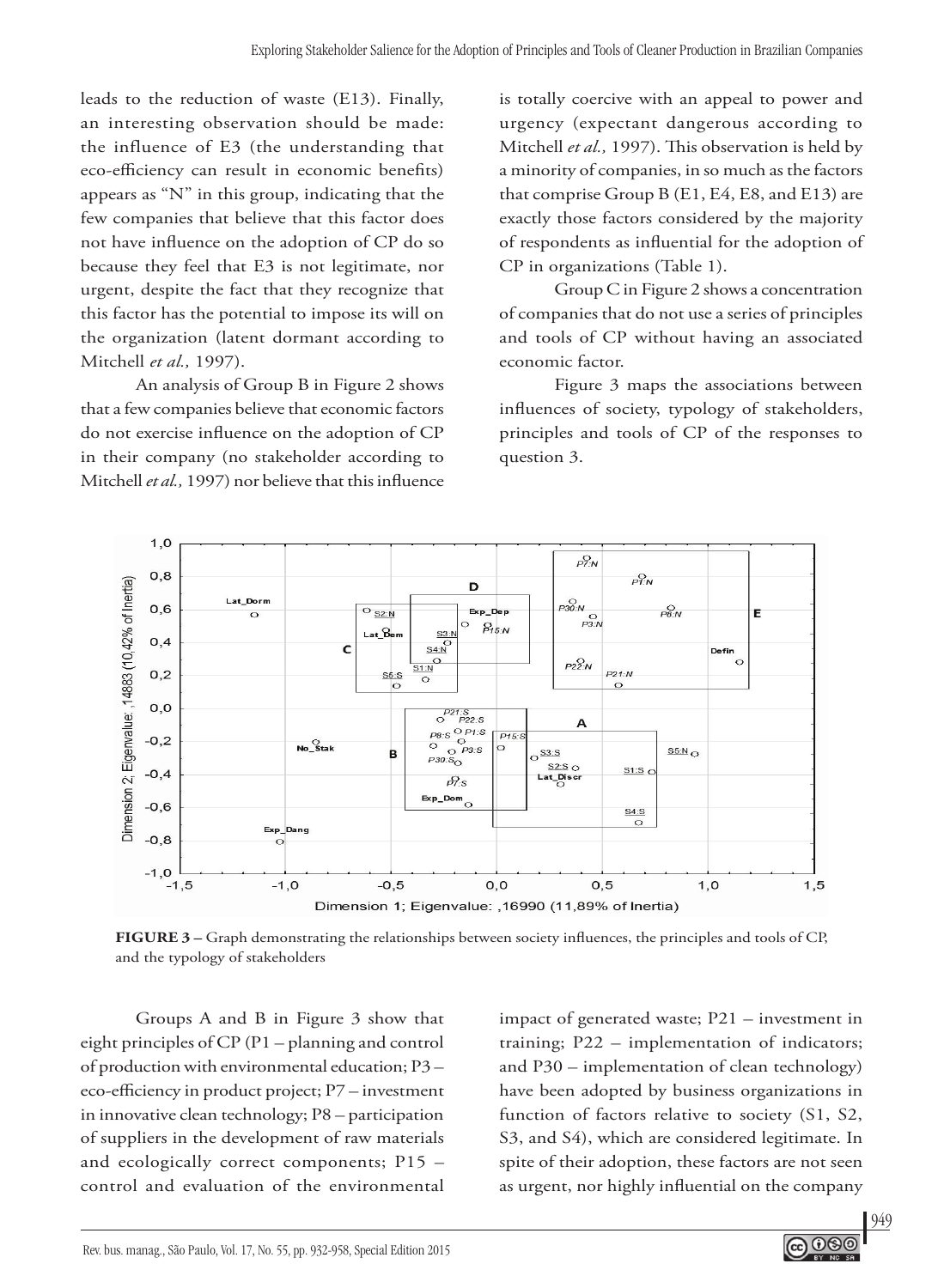(latent discretionary according to Mitchell *et al.,* 1997).

Groups C, D and E in Figure 3 show that a number of companies believe that influence S5 (importance of an independent service to prevent misleading advertising and to stimulate condemnation of illegal practices to the environment) impacts the adoption of CP in that, according to these respondents, this influence is urgent, although not considered legitimate and not considered as having the power to change organizations (latent demanding according to Mitchell *et al.,* 1997).

# **5 Discussion**

The results of the previous section demonstrate the influences of varying importance for the adoption of CP in the sectors surveyed. The Brazilian government, supported by the PPCS (Ministério do Meio Ambiente, 2011), has tried to induce companies to adopt the principles of CP and has tried to create regulations governing the generation and destination of solid residue. On the other hand, they have not increased inspections to evaluate the effectiveness of their actions.

Economic agents have targeted the reduction of waste during the production process with the limited focus of generating additional financial gains. But, on the other hand, they understand that their actions lack a pro-active stance toward the environment, as they do not believe that a pro-environmental reputation can enhance a competitive advantage and make the company financially more attractive.

Societal influences are less relevant in terms of the adoption of CP. This observation indicates that Brazilian society has little knowledge of sustainable production and consumption, different from the situation in Asia and the Pacific, where governments have encouraged the civil society to promote CP (Chiu, 2011). In this context, Brazilian society has participated little in discussions on the relocation of companies closer to the communities. According to O'Rourke (2003), in France, society interacts in conjunction with other stakeholders to approve operating licenses for companies.

In reference to implemented principles, notably there are some important principles that are little used by surveyed companies. This probably occurs as a result of the lack of environmental policies in these organizations, but can be stimulated with the adoption of ISO 14001 and AA1000 certification, which uses environmental performance indicators in factory processes. To ensure that environmental policies are more widely adopted, greater participation by the government is of fundamental importance to developing public policies with established performance goals that can be enforced by the power of legislation. Organizations, in turn, will have to publish their environmental policies in their mission, vision and values statements, as an essential means to inform the general public. In Holland, for example, Bremmers *et al.* (2007) write that the government exerts pressure on all companies for the implementation of a system of environmental management in the entire supply chain.

In reference to the relationship between influences, types of stakeholders and the principles of CP, a series of influences exerted by the government is imposed, but accepted as legitimate by business (PP2, PP15, PP21). An interesting fact resulting from the present survey is in reference to the communication/dissemination of the importance of the sustainable product. It is important and considered legitimate for the adoption of a number of principles of CP P1, P7, P8 and P21); however, it is not sufficient because of the lack of additional command and control actions.

Government control of information that measures a company's concern for sustainability is also fundamental for the adoption of CP. However, the present study demonstrates that environmental regulating measures adopted by the Brazilian government are successful only when applied in conjunction with sincere

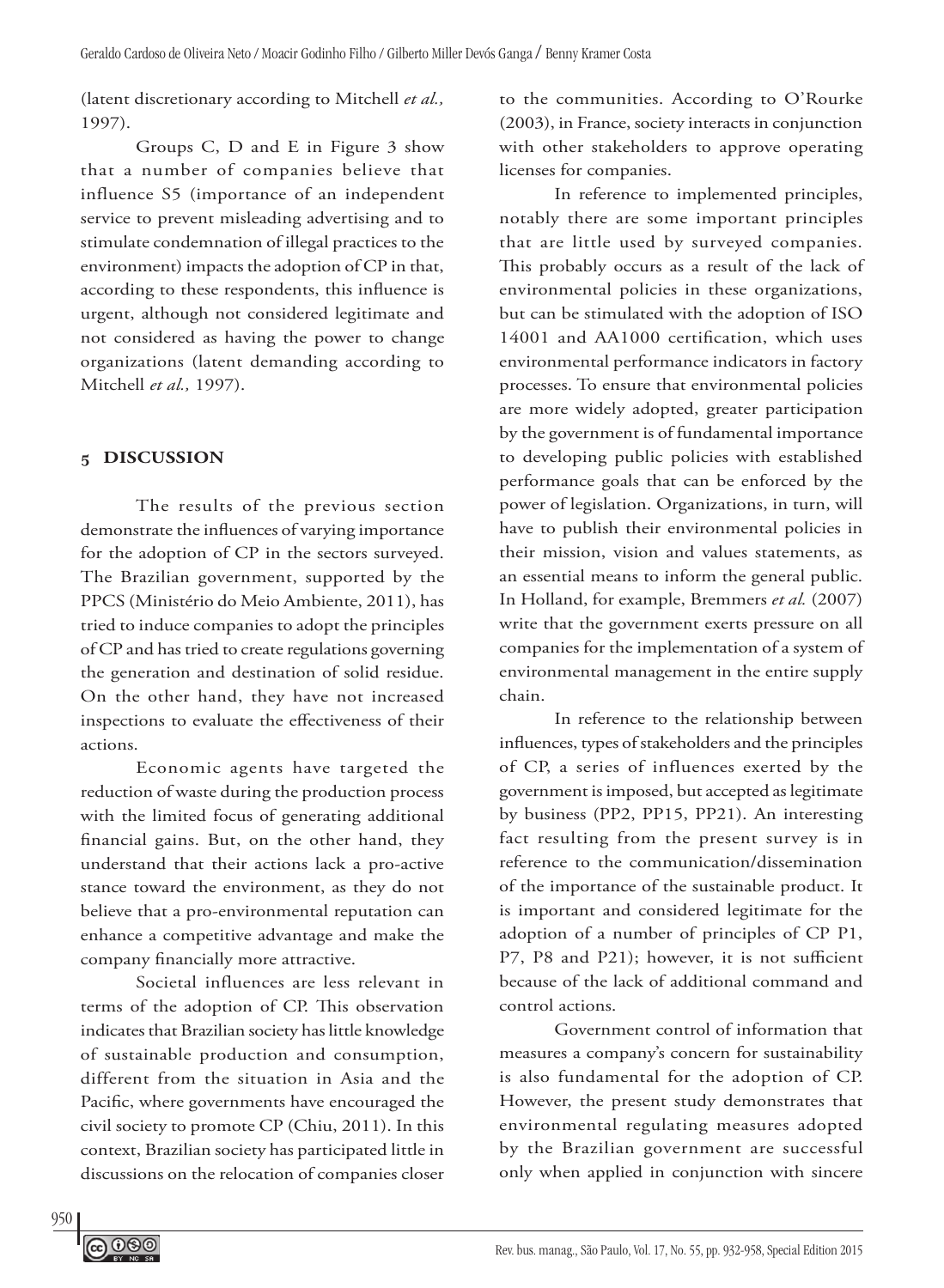environmental education activities. This survey discovery, related to the adoption of command measures in conjunction with government communication on sustainability, corroborates the findings of Geng *et al.,* (2010) that concluded, in China, the government participated with companies by subsidizing financial resources and promoting the dissemination of information on environmental education.

On the subject of public policies, there are a number of companies that have not adopted CP practices, not recognizing any significant public policy influence on the adoption of this paradigm. This can happen when a company believes that public policies do not have the power to change organizations or for the lack of legitimacy or urgency of a certain policy (the three attributes suggested by Mitchell *et al.,* 1997). This discovery corroborates the studies developed in some European Union countries. The Romanian government established CP legislation with the objective to institutionalize its application in business organizations, and from that beginning, involved CP research centers, environmental educational institutions, and the media in the dissemination of basic concepts to society (Gravrilescu, 2004). The Spanish government is also a definitive stakeholder, as they increased their environmental policies to balance power, legitimacy and urgency (Gago & Antólin, 2004).

The majority of principles of CP analyzed in this study (P1, P3, P7, P8, P15, P21, P22, and P30) were also adopted through the influences of economic agents. Two of these influences (E8 and E3) were considered by a large part of the companies as having power over them, and at the same time are considered legitimate and urgent. Other principles associated with economic agents, although influential in the adoption of CP, were considered only legitimate (E1, E4, and E13).

Survey results indicated that organizations treated environmental cost as an investment, including the implementation of clean technologies, mainly because eco-efficiency can generate satisfactory economic benefits through the minimization of the use of materials and

energy and the prevention of waste, resulting in a return on investment. This finding corroborates the work of Zeng *et al.* (2010), which affirms the necessity for cost controls for the evaluation of financial performance.

Nonetheless, in respect to the influences of economic agents, the primary reason why some respondents did not mention economic influences for the adoption of CP can be attributed to the lack of legitimacy and urgency, even though they admit that economic factors have the power to change companies implementing CP. This result demonstrates that some organizations still do not see the relationship between economic gains and the adoption of CP. A study performed in Guatemala and Zimbabwe determined that economic agents were not willing to invest in the implementation of CP, but eventually relented to facilitate their access to international markets (Ciccozzi *et al.,* 2003). This international pressure inexorably reached these companies.

The influence of society can be observed in four principles (S1, S2, S3, and S4) that are considered legitimate, but not urgent nor with influence on the company. Another factor (S5) is considered urgent, but without power to change organizations. One can tell, however, that companies do not believe in the influence of society in the adoption of CP because they feel that society does not have enough power to change organizations during the CP implementation process.

Survey results indicate that Brazilian society does not have the power to influence companies in the adoption of CP, by noting the lack of a standard for sustainable consumption. This finding shows an important difference in environmental conscience between Brazilian society and societies in other developed countries. For example, the Taylor study (2006) reveals that Canadian society demonstrates a high level of commitment to sustainable consumption and, for this reason, exercises a strong influence on the adoption of CP. Likewise in Australia, where organizations are heavily influenced by the power of society, managers are highly cognizant of the

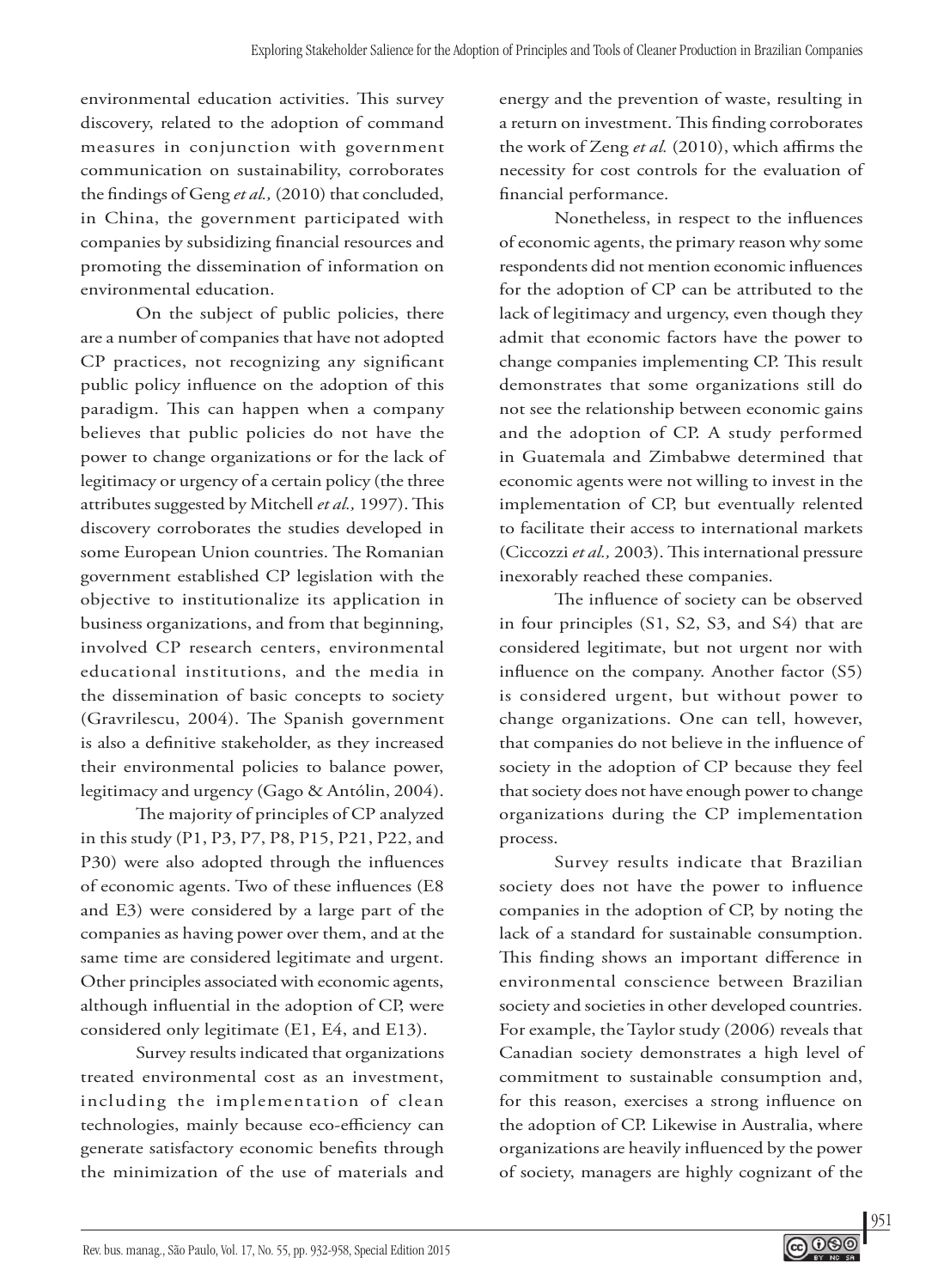necessity for environmental measures (Guerina, 2006).

# **6 Conclusions**

The objective of this study is to demonstrate the environmental influences exerted by government, economic agents and society on business organizations to adopt the principles and tools of CP and the attributes (power, legitimacy and urgency) used by these stakeholders to compel companies to implement specific principles and tools. In order to accomplish this goal, a survey was performed, enlisting 102 Brazilian companies. For the identification of the attributes (power, legitimacy and urgency), the Mitchell Model (Mitchell *et al.*, 1997) was applied, nominating stakeholder salience as the means with which to classify stakeholder influence. The preliminary results of the study represent an important theoretical contribution to the field in that, at present, there is very little literature on the subject of the relationship between stakeholders and Cleaner Production. To the best of our knowledge, this is the first study in Brazil to address the subject.

The present study enumerates a series of CP principles that are being implemented by companies that participated in the survey, highlighting the existence of planning and control in production while taking into account environmental aspects and the adoption of environmentally correct materials and components developed in conjunction with suppliers. On the other hand, some of the stated principles of CP are little used by organizations, like the adoption of environmental standards for environmental labeling and the inclusion of stakeholders in the decision making process, crippling the implementation of performance controls. This demonstrates that, in Brazil, CP still lacks a high level of implementation of the principles of environmental labeling and the inclusion of stakeholders in decisions to implement environmental practices.

The results of the present study illustrate that a large part of the companies see government, economic agents and society as major influences on the adoption of CP. In the case of the government, the adoption of environmental regulating measures (power) in conjunction with sincere actions in environmental education (influence) are the reasons that lead the vast majority of the respondents of the survey to adopt a number of the principles of CP. On the other hand, the lack of legitimacy, urgency or power are factors that lead a few of the companies to believe that the government does not exert influence over the adoption of CP.

Economic agents also play a fundamental role in the adoption of CP for the majority of survey participants. A large part of the companies believe that economic agents are the definitive stakeholders by possessing the power, legitimacy and urgency to influence the adoption of CP. This is undoubtedly due to the inclusion of sustainable development in business decisions that are focused on the opportunity for economic gains related to the adoption of CP. Alternatively, the main reason that a few proponents did not mention economic influences and the adoption of CP is the lack of legitimacy and urgency, although those companies recognize that economic factors have the power to bring change to organizations implementing CP.

Finally, study results show that society influences are less relevant to the adoption of CP in the opinion of the survey participants. This information indicates that Brazilian society has little knowledge on the subject of sustainable production and consumption, different from that which occurs in other countries around the globe. This said, it is vital that Brazilian society learn more about sustainable production, because a society with no environmental conscience is a society with little means to demand the implementation of CP. Furthermore, the study also demonstrated that companies do not believe in the influence of society in the adoption of CP, which leads them to feel that society does not possess sufficient power to effect changes in organizations implementing CP, a reality totally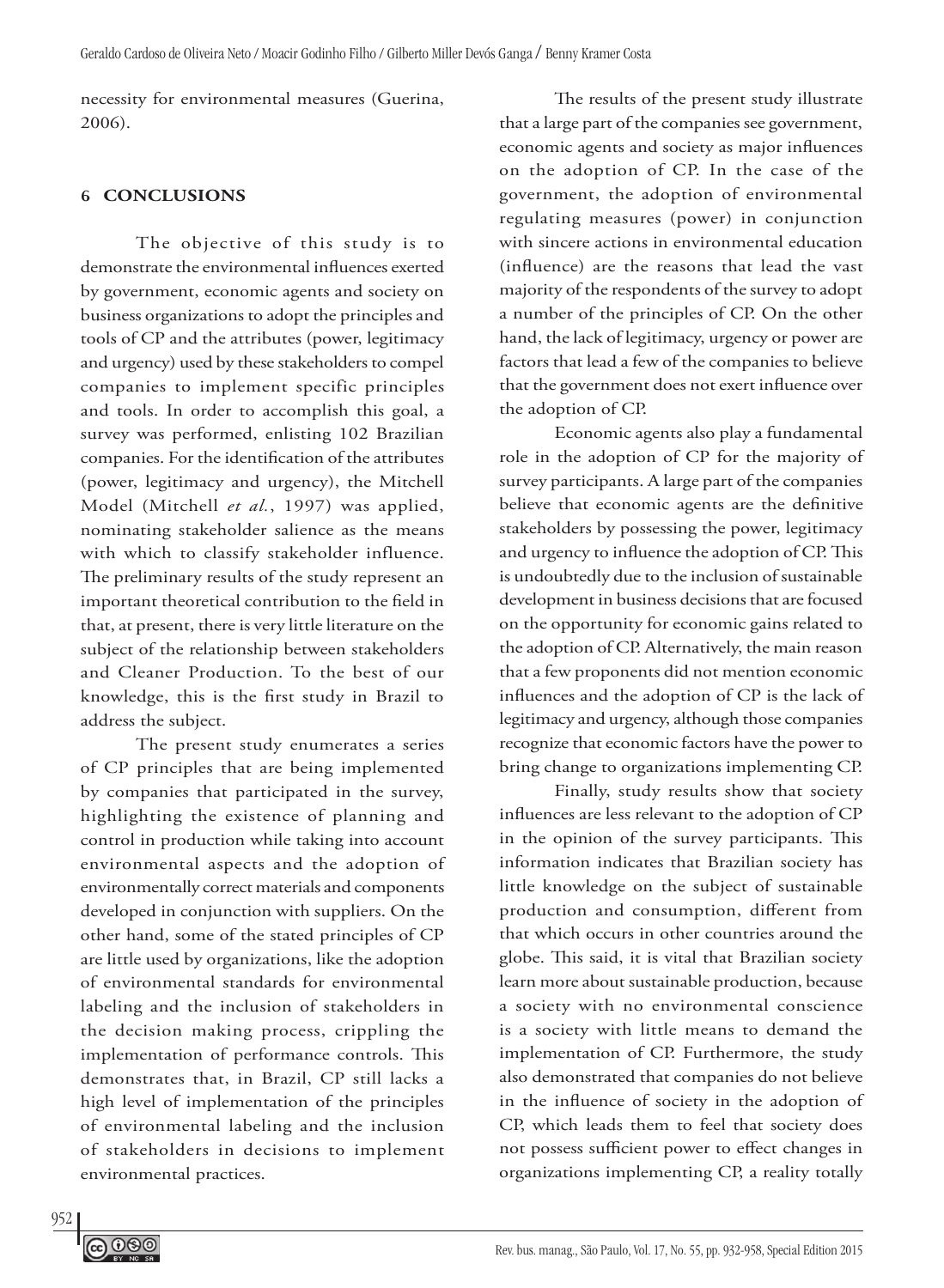distant from that found in developed countries. All these results and the subsequent discussion equating attributes to stakeholders, represents a practical contribution of this study.

A weakness of this study is its limited generalizability because of its exploratory nature. For future studies, the formulation of strategies is suggested, based on organizational influences and types of stakeholders that influence the conception of sustainable practices.

# **References**

AccountAbility. (2003). *AA1000 Assurance Standard*. London: Accountability.

Agle, B. R., Mitchell, R. K., & Sonnenfeld, J. A. (1999). Who matters to CEOs? An investigation of Stakeholder Attributes and Salience, Corporate Performance and CEO Values. *Academy of Management Journal*, *42*(5), 507-525.

Alkhafaji, A. F. (1989). *A stakeholder approach to corporate governance. managing in a dynamic environment*. Westport, CT: Quorum Books.

Álvarez-Gil, M. J., Berrone, P., Husillos, F. J., & Lado, N. (2007). Reverse logistics, stakeholders' influence, organizational slack, and managers' posture. *Journal of Business Research, 60*(5), 463-473.

Anastas, P. T., & Zimmerman, J. B. (2006). The twelve principles of green engineering as a foundation for sustainability. In M. A. Abraham (Ed.), *Sustainability science and engineering: defining principles* (pp. 11-32). Amsterdam: Elsevier.

Aschehoug, S. H., Boks, C., & Støren, S. (2012). Environmental information from stakeholders supporting product development. *Journal of Cleaner Production*, *31*(1), 1-13.

Ashford, N. A., & Caldart, C. C. (2001). Negotiated environmental and occupational health and safety agreements in the United States: lessons for policy. *Journal of Cleaner Production, 9*(1), 99-120.

Asif, M., Searcy, C., Zutshi, A., & Fisscher, O. A. M. (2013). An integrated management systems approach to corporate social responsibility. *Journal of Cleaner Production, 56*(1), 7-17.

Birch, A., Hon, K. K. B., & Short, T. (2012). Structure and output mechanisms in Design for Environment (DfE) tools. *Journal of Cleaner Production*, *35*(1), 50-58.

Biswas, W. K. (2012). The importance of industrial ecology in engineering education for sustainable development. *International Journal of Sustainability in Higher Education*, *13*(2), 119-132.

Boons, F., & Lüdeke-Freund, F. (2013). Business models for sustainable innovation: state-of-the-art and steps towards a research agenda. *Journal of Cleaner Production*, *45*(1), 9-19.

Boyle, C. (1999). Education, sustainability and cleaner production. *Journal of Cleaner Production, 7*(1), 83-87.

Bremmers, H., Omta, O., Kemp, R., & Haverkamp, D-J. (2007). Do stakeholder groups influence environmental management system development in the Dutch agri-food sector? *Business Strategy and the Environment*, *16*(1), 214-231.

Campos, L. M. S. (2012). Environmental management systems (EMS) for small companies: a study in Southern Brazil. *Journal of Cleaner Production*, *32*(1), 141-148.

Chen, C., & Monahan, G. E. (2010). Environmental safety stock: the impacts of regulatory and voluntary control policies on production planning, inventory control, and environmental performance. *European Journal of Operational Research*, *207*(3), 1280-1292.

Chiu, A. S. F. (2011). Sustainable consumption and production policy options in Asia and the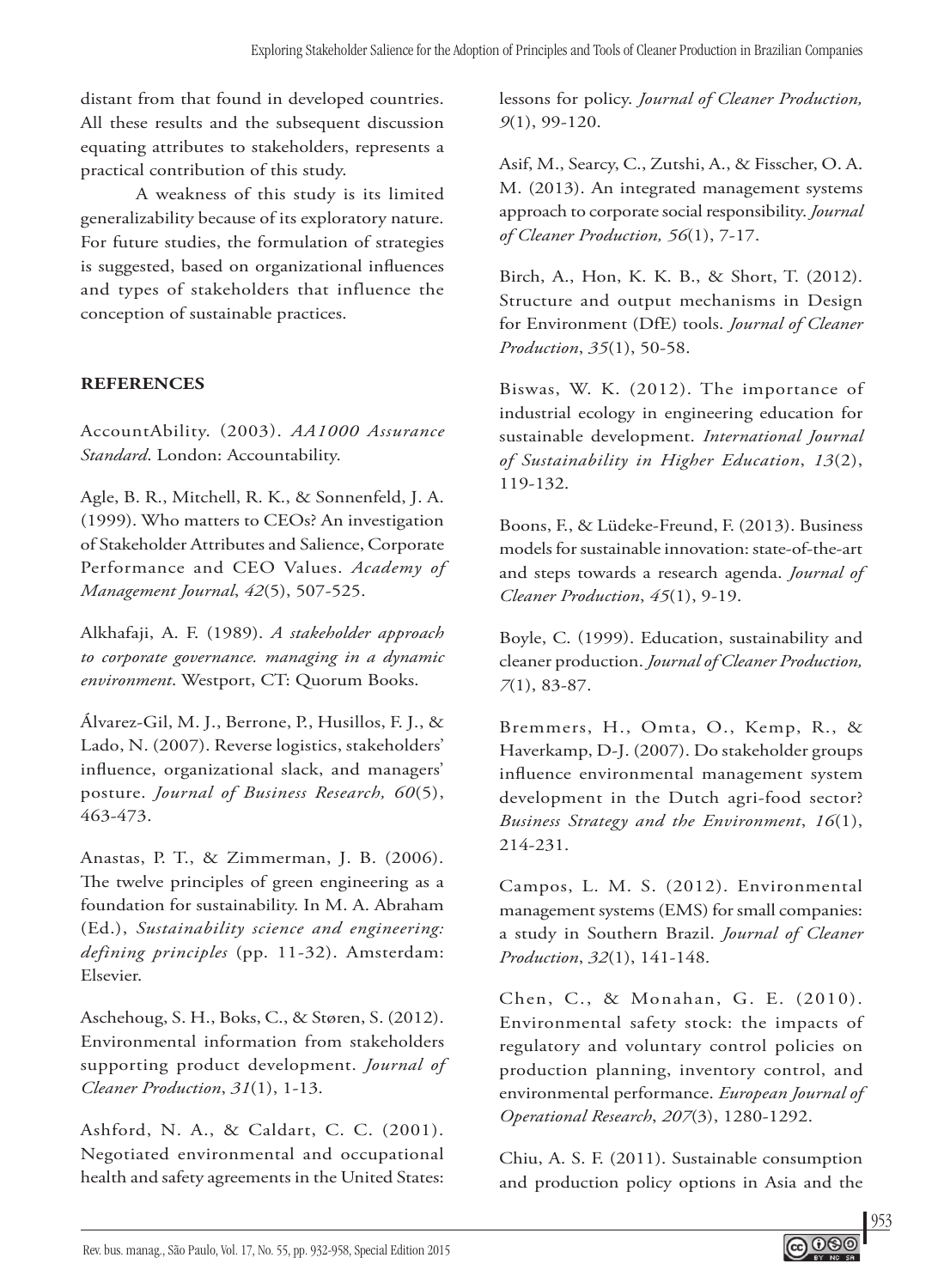Pacific. *Procedia – Social and Behavioral Sciences*, *25*(1), 413- 418.

Centro Nacional de Tecnologia Limpa (2003) *Implementação de Programas de Produção mais Limpa.* Porto Alegre: Autor.

Ciccozzi, E., Checkenya, R., & Rodriguez, A. V. (2003). Recent experiences and challenges in promoting cleaner production investments in developing countries. *Journal of Cleaner Production*, *11*(1), 629-638.

Clarkson, M. (1994). A risk-based model of stakeholder theory. *Proceedings of the Toronto Conference on Stakeholder Theory*, Toronto, CA, 2.

Currie, R. R., Seaton, S., & Wesley, F. (2009). Determining stakeholders for feasibility analysis. *Annals of Tourism Research*, *36*(1), 41-63.

Dong, S., Burritt, R., & Qian, W. (2014). Salient stakeholders in corporate social responsibility reporting by Chinese mining and minerals companies. *Journal of Cleaner Production, 84*(1), 59-69.

Driscoll C., Starik M. (2004). The primordial stakeholder: advancing the conceptual consideration of stakeholder status for the natural environment. *Journal of Business Ethics, 49*(1), 55-73.

Edwards, K. L. (2002). Towards more strategic product design for manufacture and assembly: priorities for concurrent engineering. *Materials and Design, 23*(1), 651-656.

*Environmental Protect Act 1990* (1990). An act to make provision for the improved control of pollution arising from certain industrial and other processes. Retrieved from http://www.legislation. gov.uk/ukpga/1990/43.

Environmental Protection Agency. (1993). *Status report on the use of environmental labels worldwide*. Cambridge: Abt. Associates Inc.

Forza, C. (2002). Survey research in operation management: a process-based perspective.

*International Journal of Operation & Production Management*, *22*(2), 152-194.

Franke, B., Grothe-Senf, A. (2006). Avaliação de desempenho ambiental ampliado (ADAA): um modelo para comparação de empresas. *Revista Brasileira de Ciências Ambientais*, *5,* 16-21.

Freeman, C. (1988). *The economics of industrial innovation*. Harmonds Worth: Penguins Books Ltda.

Freeman, R. E. (1984). *Strategic management: a stakeholder approach.* Massachusetts: Pitman.

Freeman, R. E., Reed, D. L. (1983). Stockholders and stakeholders: a new perspective on corporate governance. *California Management Review, 25*(3), 88-106.

Friedman, A., & Miles. S. (2006). *Stakeholders: theory and practice*. Oxford: Oxford University Press.

Gago, R. F., & Antolín, M. N. (2004). Stakeholder salience in corporate environmental strategy. *Corporate Governance, 4*(3), 65-76.

Gaziulusoy, A., Boyle, C., & McDowall, R. (2012). System innovation for sustainability: a systemic double-flow scenario method for companies. *Journal of Cleaner Production*, *45*(1), 104-116.

Geng, Y., Xinbei, W., Qinghua, Z., & Hengxin, Z. (2010). Regional initiatives on promoting cleaner production in China: a case of Liaoning. *Journal of Cleaner Production*, 18(15), 1502-1508.

Gifford, E. J. M. (2010). Effective stakeholder engagement: the factors that contribute to stakeholder salience. *Journal of Business Ethics, 1*, 79-97.

Glavic, P., & Lukman, R. (2007). Review of sustainability terms and their definitions. *Journal of Cleaner Production, 15*(18), 1875-1885.

Gravrilescu, M., (2004). Cleaner production as a tool for sustainable development. *Environmental Engineering and Management* Journal, 3(1), 45-70.

954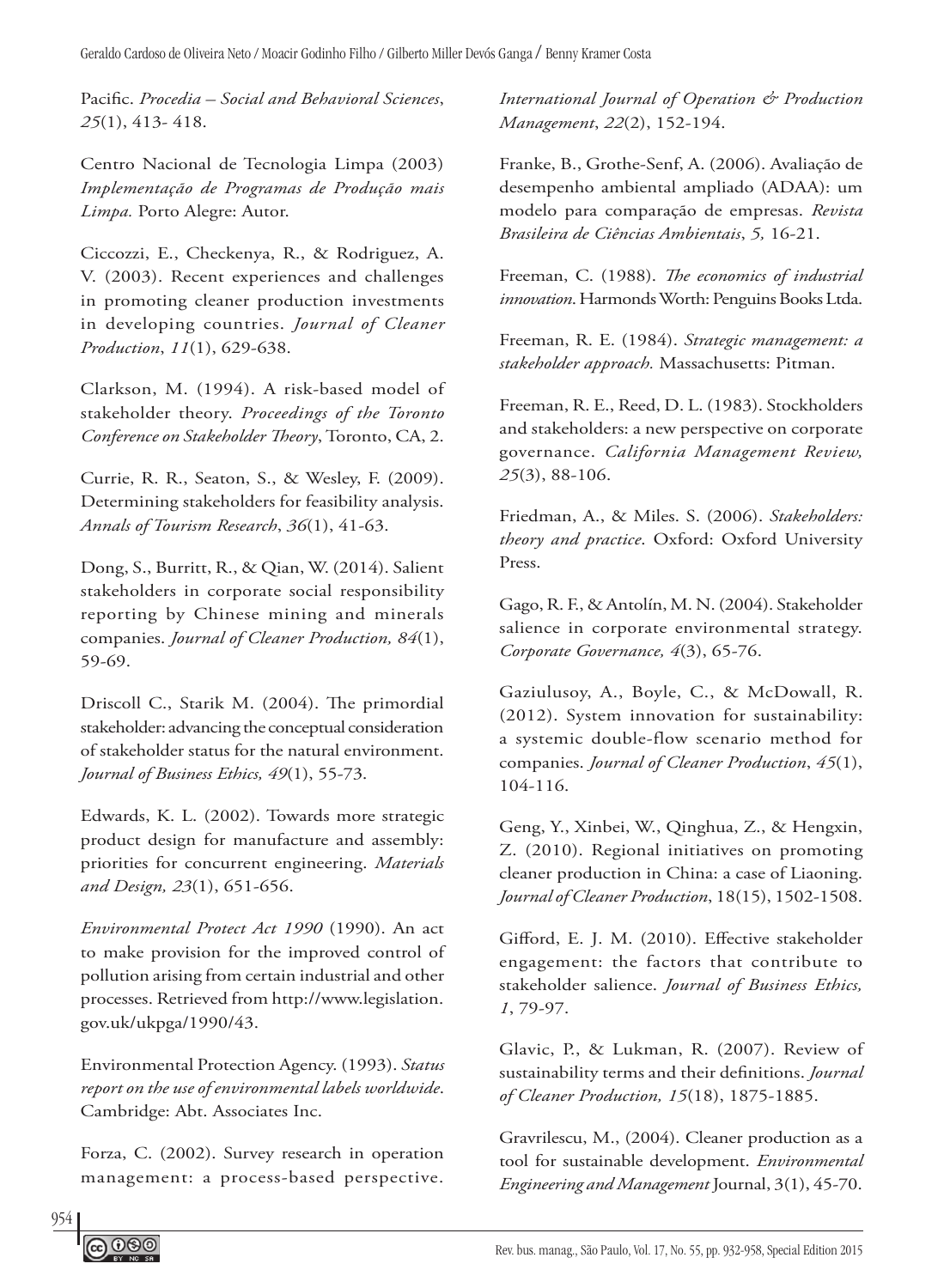Greenacre, M. (2007). *Correspondence analysis in practice* (2a ed.). New York: Chapman and Hall.

Guerina, T. F. (2006). A survey of sustainable development initiatives in the Australian mining and minerals industry. *Minerals & Energy – Raw Materials Report, 20*(3-4), 11-44.

Haigh, N., & Griffiths, A. (2009). The natural environment as a primary stakeholder: the case of climate change. *Business Strategy and the Environment, 18*(6), 347-359.

Hale, M. (1996). Ecolabeling and cleaner production: principles, problems, education and training in relation to the adoption of environmentally sound production processes. *Journal of Cleaner Production, 4*(2), 85-95.

Hallstedt, S. I., Thompson, A. W., & Lindahl, P. (2013). Key elements for implementing a strategic sustainability perspective in the product innovation process. *Journal of Cleaner Production, 51*(1), 277-288.

Harangozo, G., & Zilahy, G. (2015). Cooperation between business and non-governmental organizations to promote sustainable development. *Journal of Cleaner Production, 89*(1), 18-31.

Harrington, D. R. (2012). Two-stage adoption of different types of pollution prevention (P2) activities. *Resource and Energy Economics, 34*(3), 349-373.

Hong, J., & Li, X. (2013). Speeding up cleaner production in China through the improvement of cleaner production audit. *Journal of Cleaner Production, 40*(1), 129-135.

Hoof, B. V., & Thiell, M. (2014). Collaboration capacity for sustainable supply chain management: small and medium-sized enterprises in Mexico. *Journal of Cleaner Production, 67*(15), 239-248.

Hoque, A., & Clarke, A. (2013). Greening of industries in Bangladesh: pollution prevention practices. *Journal of Cleaner Production*, *51*(1), 47-56.

Hsu, C-W., Lee, W-H., & Chao, W-C. (2013). Materiality analysis model in sustainability reporting: a case study at Lite-On Technology Corporation. *Journal of Cleaner Production*, *57*(1), 142-151.

Igarashi, M., De Boer, L., & Fet, A.M. (2013). What is required for greener supplier selection? A literature review and conceptual model development. *Journal of Purchasing and Supply Management, 19*(4), 247-263.

Instituto Ethos. (2014). *Empresas e responsabilidade social*. Retrieved from http://www3.ethos.org.br/ conteudo/associados/.

*ISO 14020:1998.* (1998). Environmental labels and declarations – General principles. This International Standard establishes guiding principles for the development and use of environmental labels and declarations. Retrieved from http://www.iso.org/iso/home/ store/catalogue\_ics/catalogue\_detail\_ics. htm?csnumber=24313.

*ISO 14042:2000* (2000). Environmental management – Life cycle assessment – Life cycle impact assessment. Describes the principles and framework for life cycle assessment (LCA) including. Retrieved from http://www.iso.org/iso/ home/store/catalogue\_ics/catalogue\_detail\_ics. htm?csnumber=34425

Jimenez, J. B. L., & Lorente, J. J. C. (2001). Environmental performance as an operations objective. *International Journal of Operations & Production Management*, *21*(12), 1553-1572.

Kiperstok, A., Esquerre, K., Kalid, R., Sales, E., & Oliveira, G. (2013). Rationalizing the Use of Water in Industry – Part 1: Summary of the instruments developed by the Clean Technology Network in the state of Bahia and main results obtained. *Journal of Environmental Protection, 4*(5), 486-496.

Le, X-Q., Vu, V-H., Hens, L., & Heur, B. V. (2014). Stakeholder perceptions and involvement

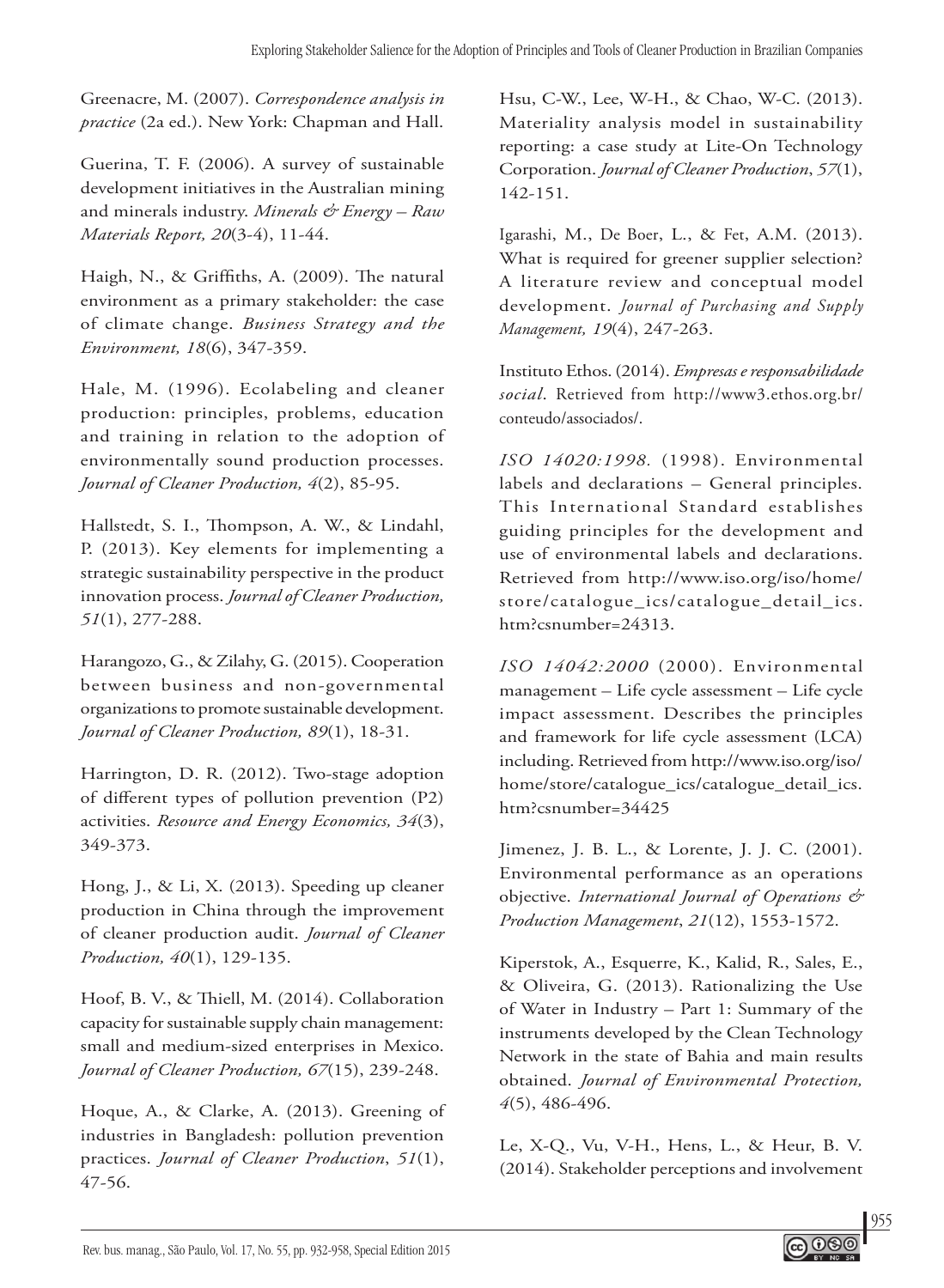in the implementation of EMS in ports in Vietnam and Cambodia. *Journal of Cleaner Production, 64*(1), 173-193

Lee, R. M; & Robbins, S.B. (2000). Understanding social connectedness in College Women and Men. *Journal of Counseling and Development*. *78*(4), 484–491.

Liu, C., & Zhang, K. (2013). Industrial ecology and water utilization of the marine chemical industry: A case study of Hai Hua Group (HHG), China. *Resources, Conservation and Recycling, 70*(1), 78-85.

Lyra, M. G., Gomes, R. C., & Jacovine, L. A. G. (2009). O papel dos stakeholders na sustentabilidade da empresa: contribuições para construção de um modelo de análise. *Revista de Administração Contemporânea, 13*(3), 39-52.

Madden, K., Young, R., Brady, K., & Hall, J. (2005). *Eco-efficiency learning module*. Geneva: WBCSD. Retrieved from http://www.wbcsd. org/pages/EDocument/EDocumentDetails. aspx?ID=13593

Magness, V. (2008). Who are the stakeholders now? An empirical examination of the Mitchell, Agle, and Wood theory of stakeholder salience. *Journal of Business Ethics, 83*(1), 177-192.

Mauser, W., Klepper, G., Martin Rice, M., Schmalzbauer, B. S., Hackmann, H., Leemans, R., Moore, H. (2013). Transdisciplinary global change research: the co-creation of knowledge for sustainability. *Current Opinion in Environmental Sustainability*, 5, 420–431.

McDonald, S., & Young, S. (2012). Crosssector collaboration shaping corporate social responsibility best practice within the mining industry. *Journal of Cleaner Production, 37*(1), 54-67.

Ministério do Meio Ambiente. (2011). *Plano de Ação para Produção e Consumo Sustentáveis – PPCS*. Retrieved from http://www.mma.gov.

br/responsabilidade-socioambiental/producao-econsumo-sustentavel/plano-nacional.

Mitchell, R. K., Agle, B. R., & Wood, D. J. (1997). Toward a theory of stakeholder identification and salience: defining the principle of who and what really counts. *Academy of Management Review, 22*(4), 853-886.

Munsamy, M., Telukdarie, A., & Zhang, W. (2014). Cleaner technology systems for surface finishing: evaporative coolers for close circuiting low temperature plating process. *Journal of Cleaner Production, 66*(1), 664-671.

Ngugi, I. K., Johnsen, R. E., & Erdélyi, P. (2010). Relational capabilities for value co-creation and innovation in SMEs. *Journal of Small Business and Enterprise Development, 17*(2), 260-278.

Nilsson, H., Tunçer, B., & Thidell, A. (2004). The use of eco-labeling like initiatives on food products to promote quality insurance – is there enough credibility? *Journal of Cleaner Production*, *12*(5), 517-526.

O'Rourke, A. (2003). The message and methods of ethical investment. *Journal of Cleaner Production, 11*(6), 683-693.

Ortegon, K., Nies, L. F., & Sutherland, J. W. (2013). Preparing for end of service life of wind turbines. *Journal of Cleaner Production, 39*(1), 191-199.

Prahalad, C. K., & Ramaswamy, V. (2004). *O futuro da competição: como desenvolver diferenciais inovadores em parceria com os clientes*. Rio de Janeiro: Elsevier.

Ritthoff, M., Rohn, H., & Liedtke, C. (2002) . Calculating MIPS: resource productivity of products and services. [Wuppertal Spezial 27e]. *Wuppertal Institue ofr Climate, Environment and Energy,* Wuppertal, Germany. Retrieved from http://www.wupperinst.org/uploads/ tx\_wiberitrag/MIT\_v2.pdf.

Rogers, D. S., & Tibben-Lembke, R. S. (1998). *Going backwards: reverse logistics trends and practices*. University of Nevada. Reno: CLM.

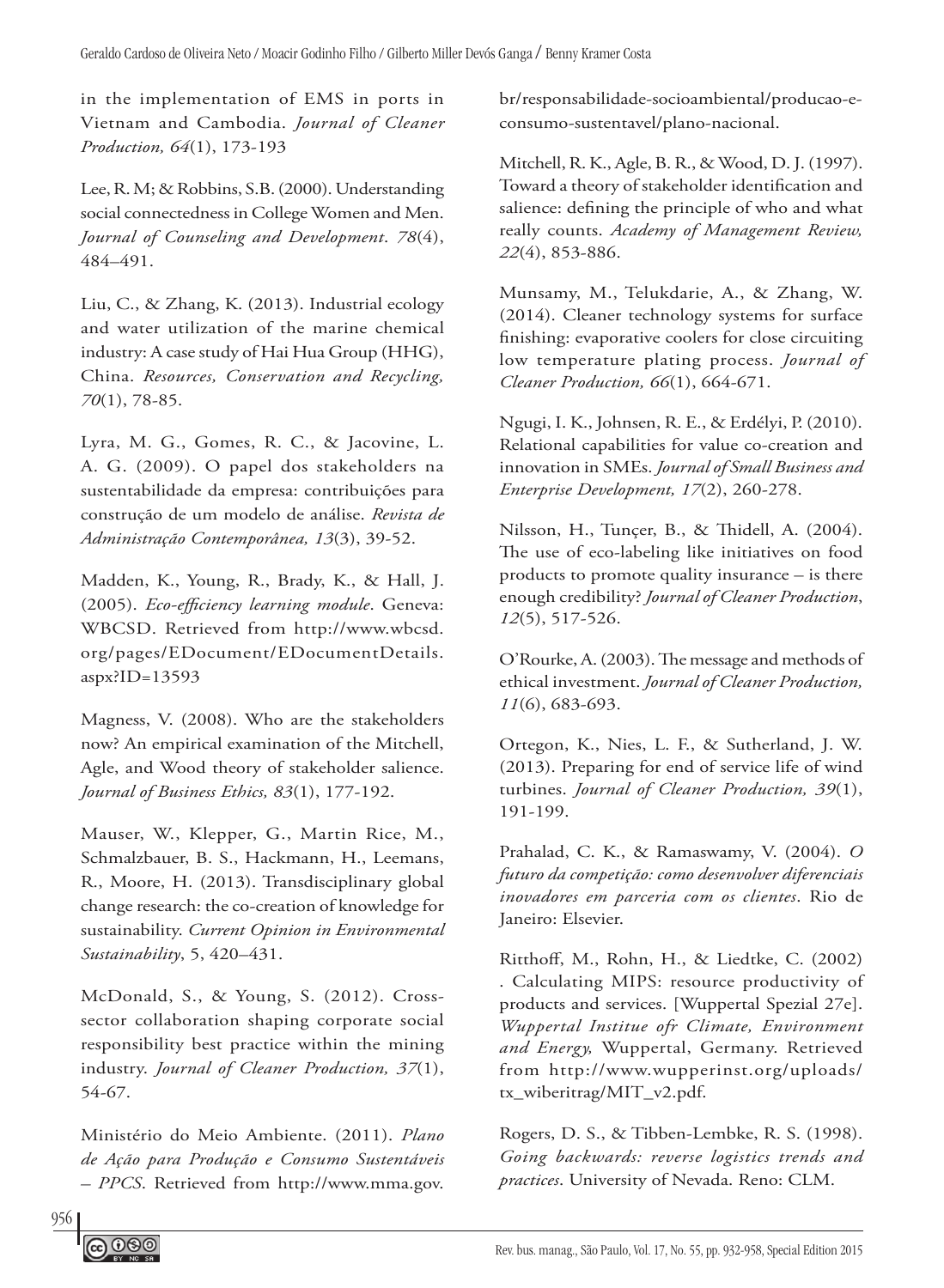Rogers, K., & Seager, T. P. (2009). Environmental decision-making using life cycle impact assessment and stochastic multiattribute decision analysis: a case study on alternative transportation fuels. *Environmental Science & Technology, 43*(6), 1718-1723.

Romero-Gámez, M., Suárez-Rey, E. M., Antón, A., Castilla, N., & Soriano, T. (2012). Environmental impact of screen house and open-field cultivation using a life cycle analysis: The case study of green bean production. *Journal of Cleaner Production*, *28*(1), 63-69.

Samaras, S. A. (2010) The measurement of stakeholder salience: a strategy for the exploration of stakeholder theories. *International Journal Data Analysis Techniques and Strategies, 2*(3), 285-296.

Seidman, I. E. (1991). *Interviewing as qualitative research. a guide for researchers in education and the social sciences*. New York: Teachers College/ Columbia University Press.

Simon, A., Bernardo, M., Karapetrovic, S., & Casadesús, M. (2011). Integration of standardized environmental and quality management systems audits. *Journal of Cleaner Production, 19*(17-18), 2057-2065.

Srivastava, S. K. (2007). Green supply-chain management: a state-of-the-art literature review. *International Journal of Management Reviews, 9*(1), 53-80.

Starik M. (1994). What is a stakeholder? Essay by Mark Starik. In The Toronto conference: Reflections on stakeholder theory. *Business and Society, 33*(1), 89-95.

Taylor, B. (2006). Encouraging industry to assess and implement cleaner production measures. *Journal of Cleaner Production, 14*(6-7), 601-609.

Teizer, J., Cheng, T., & Fang, Y. (2013). Location tracking and data visualization technology to advance construction ironworkers' education and training in safety and productivity. *Automation in Construction, 35*(1), 53-68.

Testa, F., Rizzi, F., Daddi, T., Gusmerotti, N. M., Frey, F., & Iraldo, F. (2014). EMAS and ISO 14001: the differences in effectively improving environmental performance. *Journal of Cleaner Production, 68*(1), 1-9.

Thompson, J. K., Wartick, S. L., & Smith, H. L. (1991). Integrating corporate social performance and stakeholder management: implications for a research agenda in small business. *Research in Corporate Social Performance and Policy, 12*(1), 207-230.

Thrane, M., Nielsen, E. H., & Christensen, P. (2009). Clean production in Danish fish processing: experiences, status and possible future strategies. *Journal of Clean Production, 17*(3), 380-390.

Tsoulfas, G. T., & Pappis, C. P. (2008). A model for supply chains environmental performance analysis and decision-making. *Journal of Clean Production, 16*(15), 1647-1657.

United Nations Environment Programme. (1990). *Understanding resource efficient and Cleaner Production*. Retrieved from http://www. unep.fr/scp/cp/ understanding/concept.htm.

Vachon, S., & Klassen, R. D. (2008). Environmental management and manufacturing performance: the role of collaboration in the supply chain. *International Journal of Production Economics, 111*(2), 229-315.

Whitlark, D. B., & Smith, S. M. (2001). Using correspondence analysis to map relationships. *Marketing Research, 13*(3), 22-27.

Wu, D. D., Olson, D. L., & Birge, J. R. (2013). Risk management in cleaner production. *Journal of Cleaner Production, 53*(1), 1-6.

Wu, G. C., Ding, J. H., & Chen, P. S. (2012). The effects of GSCM drivers and institutional pressures on GSCM practices in Taiwan's textile and apparel industry. *International Journal of Production Economics*, 135(2), 618-636.